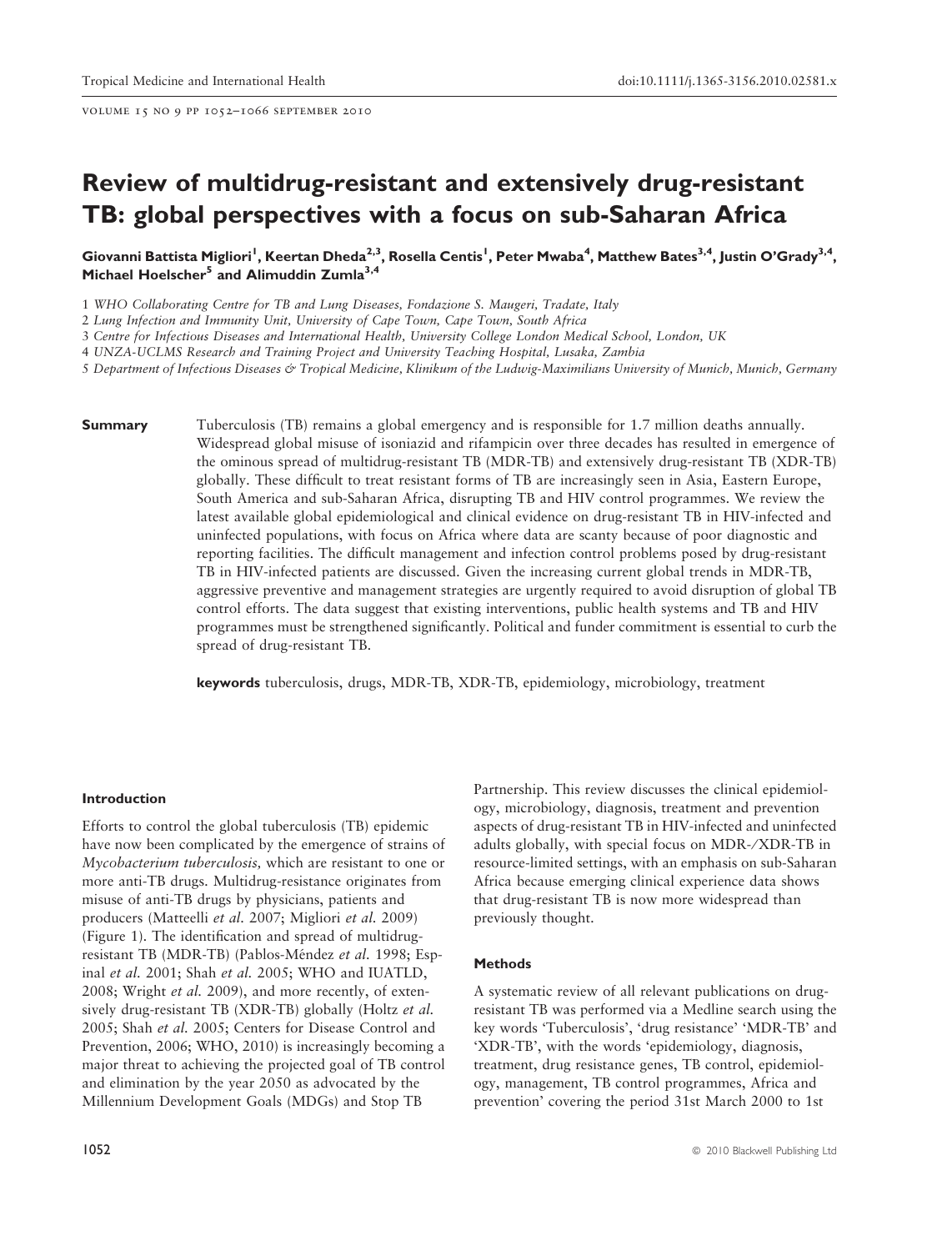



Figure 1 Evolution of multidrug resistance.

April 2010, and all relevant literature from English language medical journals were reviewed. In addition, the US Centers for Disease Control and Prevention (CDC) Morbidity and Mortality Weekly Report (MMWR) was searched for reports on MDR-TB and XDR-TB published from 2000 to the present and quoted in the review based on priority criteria. Further sources of information were data emerging from current studies and databases on MDR-⁄ XDR-TB in South Africa, WHO publications on TB and drug-resistant TB published over the past 15 years (Schaaf & Zumla 2009) and relevant chapters from two recently published textbooks on TB (Schaaf & Zumla 2009; Zumla & Schaaf 2009).

#### Definitions for drug-resistant TB

The definitions of drug-susceptible and drug-resistant TB are given in Table 1. 'Pan-susceptible TB' is defined as TB caused by Mycobacterium tuberculosis (M. tuberculosis) strains that are susceptible to all first-line anti-TB drugs. MDR-TB is defined as resistance to the two key first-line anti-TB drugs, isoniazid (INH) and rifampicin (RMP/RIF) (Pablos-Méndez et al. 1998; Espinal et al. 2001; WHO and IUATLD, 2008; Wright et al. 2009; WHO, 2010). The term XDR-TB appeared in the literature for the first time in March 2006, in a report jointly published by WHO and CDC, to describe a very aggressive form of disease characterised by high mortality rates (Centers for Disease Control and Prevention, 2006). It is presently defined as TB caused by strains of M. tuberculosis, which are the following: (a) resistant to at least INH and RMP (i.e. MDR-TB), (b) plus any fluoroquinolone, and (c) to at least

Table 1 Definitions of Drug-susceptible and drug-resistant tuberculosis (TB)

| Pan (Totally)-susceptible TB<br>Tuberculosis caused by Mycobacterium tuberculosis strains<br>susceptible to all first-line anti-TB drugs. |
|-------------------------------------------------------------------------------------------------------------------------------------------|
| <b>INH Monoresistant TB</b>                                                                                                               |
| Tuberculosis caused by M. tuberculosis strains resistant only to<br>INH                                                                   |
| Multidrug-resistant tuberculosis (MDR-TB)                                                                                                 |
| Tuberculosis caused by <i>M. tuberculosis</i> strains resistant to at<br>least two first-line anti-TB drugs INH and rifampicin (RMP)      |
| Extensively drug-resistant tuberculosis (XDR-TB)                                                                                          |
| Tuberculosis caused by <i>M. tuberculosis</i> resistant to RMP and                                                                        |
| INH <i>plus</i> any fluoroquinolone, and at least one of the three                                                                        |
| following injectable drugs: capreomycin, kanamycin or amikacin                                                                            |
| Pan (Totally)-resistant TB                                                                                                                |
| Tuberculosis caused by M. tuberculosis resistant to all first and<br>second-line anti-TB drugs                                            |

INH, isoniazid.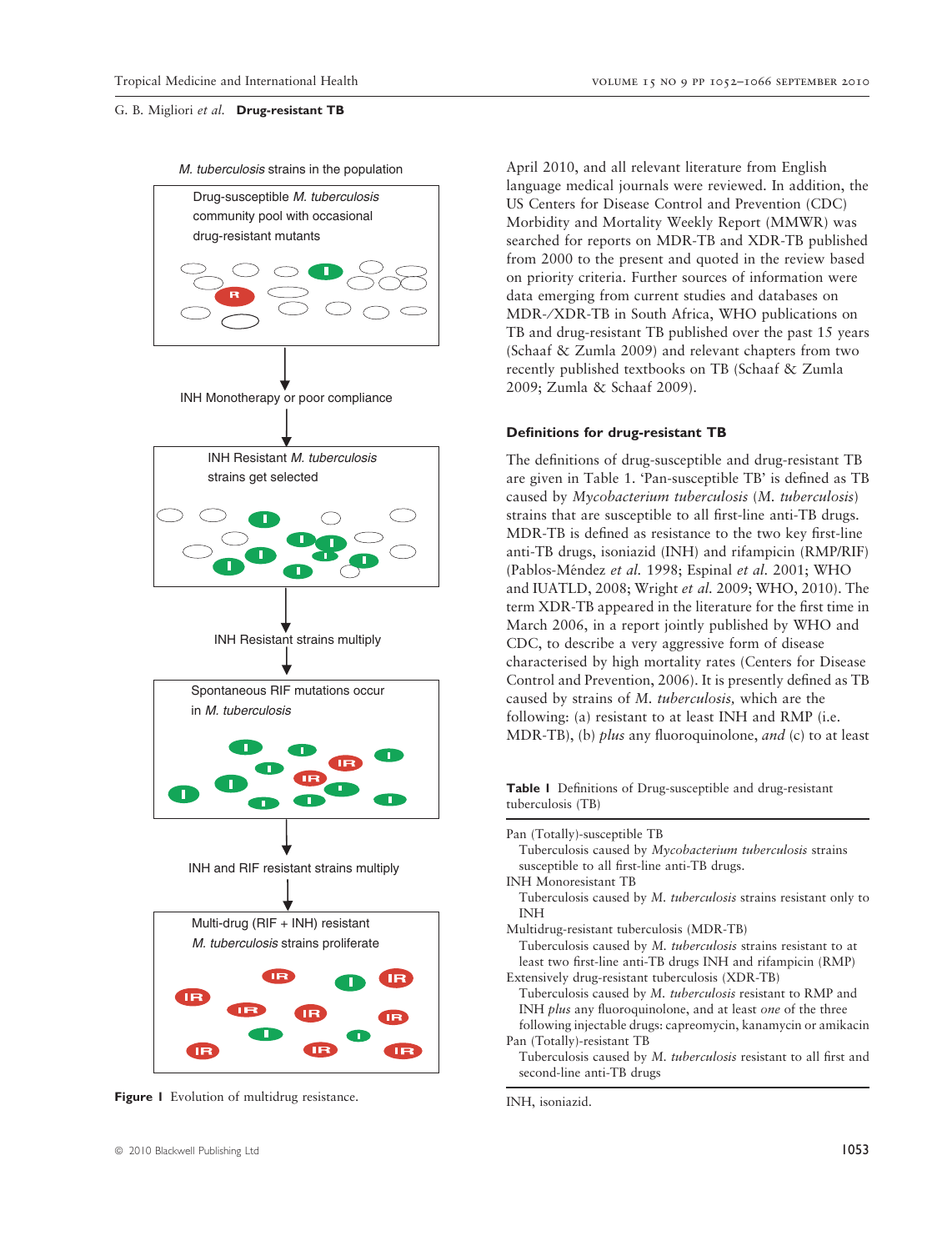one of three injectable drugs used in anti-TB treatment, capreomycin, kanamycin or amikacin (Holtz & Cegielski 2007; Migliori et al. 2007).

# Epidemiology of MDR-TB and XDR-TB

The latest data on the extent of drug-resistant TB are summarised in the 2010 WHO MDR-⁄ XDR-TB Global report on surveillance and response (WHO, 2010). The proportions of MDR-TB among all new TB cases is shown in Figure 2. MDR-TB caused an estimated 150 000 deaths in 2008. The 2010 WHO report estimates that 440 000 MDR-TB cases occurred in 2008 (3.6% of the estimated total incident TB episodes). Of these, 360 000 were among new TB cases, and 94 000 were among individuals previously treated. Data on drug-resistant TB from Africa are very scarce. India and China constitute approximately 50% of the global burden of MDR-TB, followed by the Russian Federation (9%). Eastern Europe and Central Asia have reported very high proportions of MDR-TB among new cases (Balabanova et al. 2005; Migliori et al. 2010). The Russian Federation's surveillance data from 12 of its oblasts and republics reported proportions of 23.8–28.3% MDR-TB among new TB cases in three of its oblasts in the northwestern part of the country.

## Role of HIV in fuelling the drug-resistant TB epidemic

About 8% of all infections with M. tuberculosis occur in people with HIV, making it the most important opportunistic infection worldwide. Over the past two decades, the HIV pandemic has been the most important factor for increased numbers of TB cases being reported in sub-Saharan Africa (Elliott et al. 1993; Habeenzu et al. 2007; Kehinde et al. 2007; Umubyeyi et al. 2007; Meskel et al. 2008). The spread of the TB epidemic is closely related to the high HIV infection rates in the general population. Recently, co-infection of the two pathogens, M. tuberculosis and HIV, has become more noticeable in Eastern Europe and in Asia (Kingkaew et al. 2009). Sub-Saharan Africa bears the burden of both very high TB incidence and the highest human immunodeficiency virus (HIV) prevalence rates in the world, and now represents 14% of the global burden of new MDR-TB cases (Amor et al. 2008; WHO, 2010).



Australia, Democratic Republic of the Congo, Fiji, Guam, New Caledonia, Solomon Islands and Qatar reported data on combined new and previously treated cases.

Figure 2 Global proportions of MDR-TB among new TB cases. [Reproduced with permission from WHO, (2010)]. MDR-TB, multidrug-resistant tuberculosis.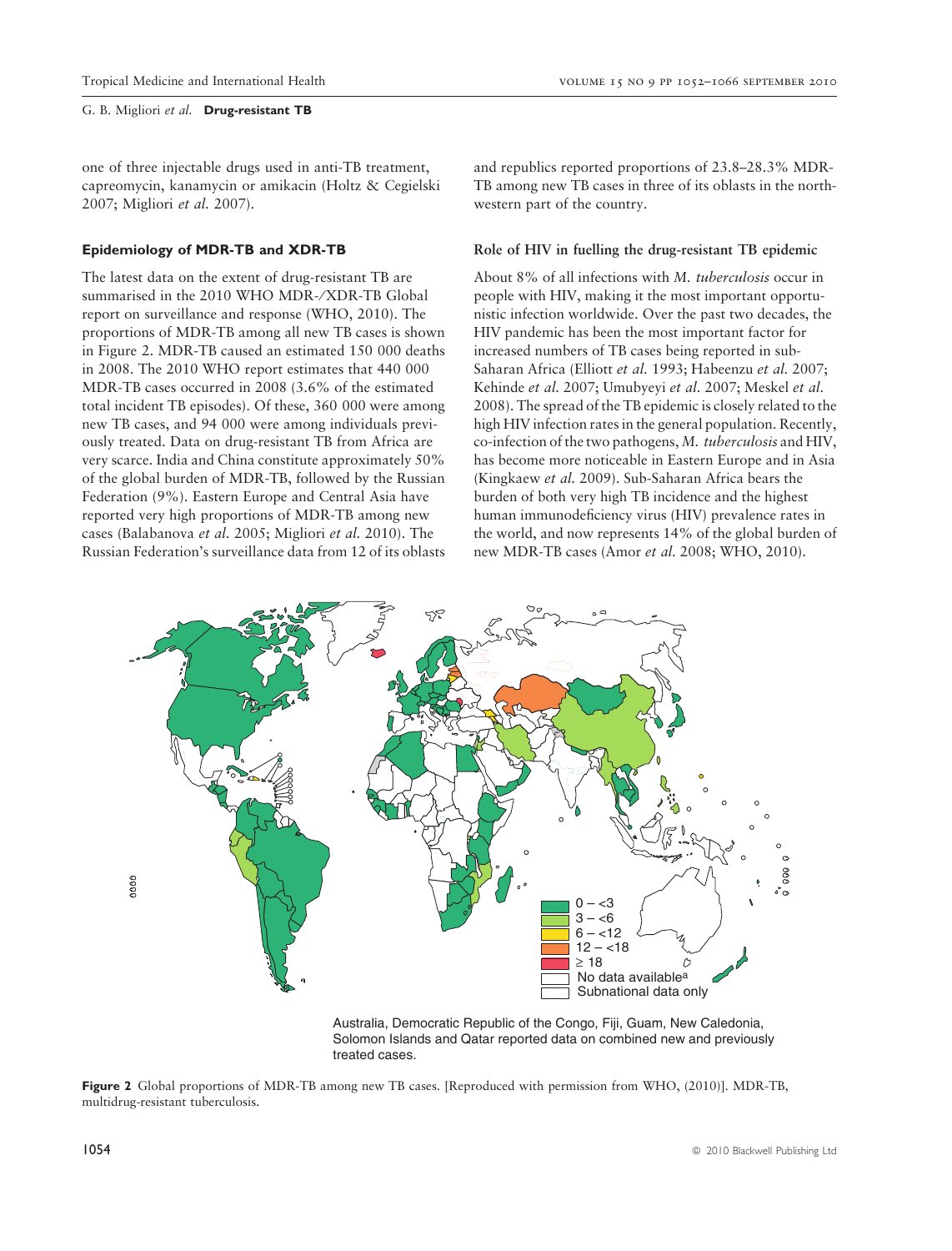## MDR-TB and XDR-TB in sub-Saharan Africa

There are scanty data about MDR-TB trends in Africa. According to the 2010 Global WHO Report (WHO, 2010), only 22 of 46 countries of the African Region have provided data on drug-resistant TB (12 having conducted a nationwide survey since 2000 and 10 a sub-national level survey). South Africa is the only country that collects routine surveillance data. Thirty-four countries have reported MDR-TB cases and eight XDR-TB cases. Only three countries (Rwanda, the United Republic of Tanzania and South Africa) have information on the proportion of XDR-TB among MDR-TB cases. The reason why the proportion of MDR-TB among patients with TB is generally low in the African region (with a frequency ranging from 0.5% to 3.9% among new TB cases and 0.0% to 16.7% among previously treated ones) is probably related to poor laboratory facilities for drug susceptibility testing (DST), poor surveillance mechanisms and reporting procedures, outdated databases and sub-optimal coverage of the infrequent surveys. Given the high incidence of TB per population, the rates of MDR-TB cases arising per 100 000 population in some southern African countries are predicted to be 5–6 times higher than those reported in China and India. The latest WHO estimate of the number of MDR-TB cases emerging in 2008 in Africa, most likely an underestimate, is 69 000 cases (WHO, 2010).

Nine African countries rate among the 27 high-burden MDR-TB countries with South Africa estimated to have approximately 20 000 MDR-TB cases annually. Amor and co-investigators based on data from 39 ⁄ 46 countries in Africa estimate that MDR-TB is likely to be more prevalent than previously recognised (Amor et al. 2008). Indeed, more recent data indicate higher rates of MDR-TB in several prevalence surveys. Recent surveys from Ethiopia (retreatment cases) (Meskel et al. 2008), Nigeria (tertiary hospital) (Kehinde et al. 2007), Zambia (prison) (Habeenzu et al. 2007) and Rwanda (retreatment cases) (Umubyeyi et al. 2007) indicate MDR-TB prevalence rates of 26%, 54%, 9.5% and 9.4%, respectively. Alarming data from Botswana suggest that notification rates of all cases of TB and also of MDR-TB are increasing (Chirenda et al. 2009). If this reflects the situation in other high HIVprevalence countries where TB control programmes have been destabilised, then the situation might be worse than previously thought (Habeenzu et al. 2007; Kehinde et al. 2007; Umubyeyi et al. 2007; Amor et al. 2008; Meskel et al. 2008; Chirenda et al. 2009; Kingkaew et al. 2009).

The lack of information on drug resistance in Africa will impede planning of surveillance and activities of the national TB and HIV programmes. Current estimates of MDR-TB cases in many African countries are thus based

on mathematical modelling rather than actual studies. Laboratory surveillance for MDR-TB and XDR-TB should be strengthened and expanded across the region, particularly where studies have never been carried out or data are now older than 5 years. Three groups have recently published their studies on the outcome of XDR-TB treatment from South Africa (Gandhi et al. 2006; O'Donnell et al. 2009; Wright et al. 2009; Dheda et al. 2010; Gandhi et al. 2010a,b). These studies, which are limited by their restricted study design and not representative of the general population, reveal that the drug resistance problem in South Africa is more widespread than previously thought and needs proper definition. It is evident that urgent initiation and implementation of regular comprehensive and methodologically sound surveillance studies from African countries are now needed to gauge the true extent of the TB drug-resistant problem.

#### Microbiology of MDR-TB and XDR-TB

Drug-resistant TB is a microbiological diagnosis based on susceptibility patterns of the M. tuberculosis strains isolated from any patient clinical sample (Table 1). Multidrug-resistant M. tuberculosis strains are defined as those that are resistant to INH and RMP. The frequency of resistance to multiple drugs varies geographically, and acquired (secondary) resistance is more common than primary resistance. Drug resistance in M. tuberculosis is because of the acquisition of mutations in chromosomally encoded genes (Johnson et al. 2009).

The generation of multidrug-resistance in M. tuberculosis is a consequence of accumulation of mutations primarily because of inadequate or intermittent therapy or noncompliance (Figure 1). Resistance to INH is because of mutations in the *katG* gene, and about half of all isolates with *katG* mutations have an amino acid replacement at codon 315. The rpoB gene, which encodes the  $\beta$ -subunit of RNA polymerase, harbours a mutation in an 81 -bp region in about 95% of RMP-resistant M. tuberculosis strains recovered globally. Mutations in the *pncA* gene can cause pyrazinamide (PZA) resistance in approximately 70% of clinical isolates. Approximately 65% of clinical isolates resistant to ethambutol (EMB) have a mutation in the embB gene. Clinical and genotypic characteristics of XDR-TB and MDR-TB are now being studied. The following drug resistance genes have been identified in second-line agents: gyrA in flouroquinolones, rrs for aminoglycosides Kanamycin and Amikacin, *inhS*, *othA* and *ethR* for ethionamide, alr and ddl for D-cycloserine and rrs for Capreomycin. The genotypic characteristics of M. tuberculosis isolates from non-HIV-infected patients having MDR-TB and XDR-TB evaluated by spoligotyping and the 24-locus mycobacterial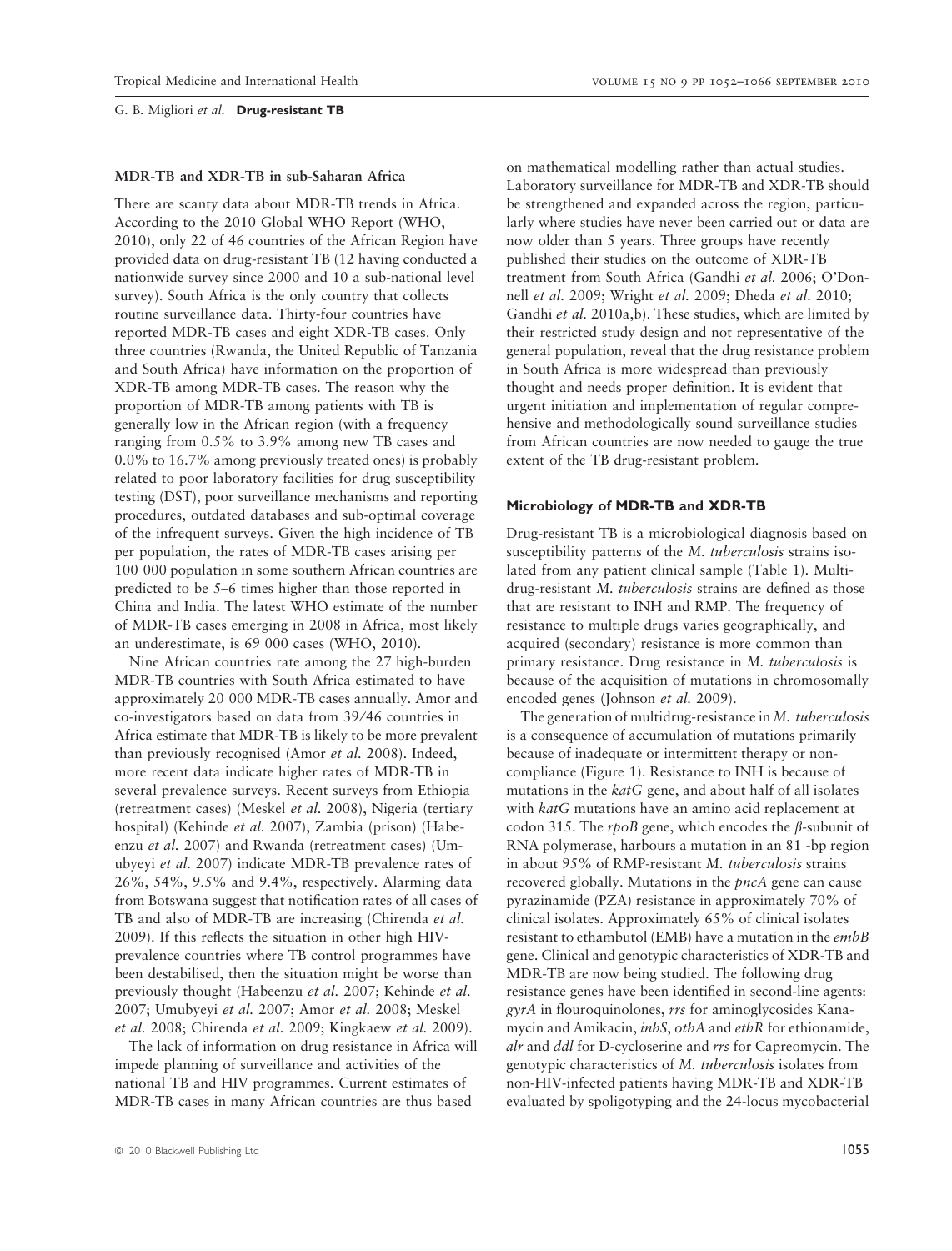interspersed repetitive units-variable number of tandem repeats scheme showed that the Beijing genotype was the most common genotype. The clinical features of patients infected with the Beijing genotype and the drug resistance profile of the Beijing genotype isolates were similar to those for the non-Beijing family genotype.

The genotypic analysis of MDR-TB isolates shows that commonly found mutations in drug-resistant isolates are seen from different regions of the world. Transmission chains can be defined by isolates having identical IS6110 DNA fingerprints, spoligotypes and mutations conferring resistance. Molecular studies on mycobacterial strains can give clues to nosocomial transmission of drug-resistant M. tuberculosis strains. A study at King George V (KGV) Hospital, in KwaZulu-Natal (KZN) (Pillay & Sturm 2010) determined the role of nosocomial transmission of drugresistant TB in 26 patients infected with a new strain of M. tuberculosis during treatment. DNA fingerprints 14 of 26 patients with differing isolates matched those of other patients. Four acquired a F15/LAM4/KZN genotype, two acquired fully susceptible Beijing strains. Three of the four F15/LAM4/KZN strains were multidrug-resistant with identical fingerprint patterns, while the fourth was fully susceptible. One of these was acquired during hospitalisation and three after discharge. Both HIV-infected and noninfected patients are at risk of infection with the F15/LAM4/KZN strain in health care facilities and within the community. There is a need for new diagnostic tests (Wallis et al. 2010), which can rapidly identify drugresistant strains of M. tuberculosis from clinical samples so patients can be appropriately isolated to prevent nosocomial transmission.

### Clinical features of MDR-TB and XDR-TB

# Clinical presentation, symptoms and signs

The clinical presentation, symptoms and signs of patients with drug-resistant tuberculosis in the majority of cases do not substantially differ from that of patients with TB because of pan-susceptible M. tuberculosis strains (Gandhi et al. 2006; O'Donnell et al. 2009; Schaaf & Dheda 2009). Co-infection with HIV further complicates the clinical picture because of other concomitant opportunistic infections (Dubrovina et al. 2008; Schaaf & Dheda 2009; Gandhi et al. 2010; Grobusch 2010). In the early stages of HIV infection, the clinical features of TB are similar to those of HIV-uninfected patients. Clinical presentation becomes more atypical with progressive immunosuppression. Drug-resistant TB should be suspected in patients who fail to respond to the intensive phase of standard short-course anti-TB therapy, or those who have: had TB

previously; a history of poor compliance and substance abuse; been in contact with patients with drug-resistant TB. At least half of the patients with drug-resistant TB have none of these risk factors thus clinical awareness and a high degree of suspicion are required.

#### Establishing a diagnosis of drug-resistant TB

Accurate and rapid diagnosis of drug-resistant TB is of paramount importance for instituting appropriate clinical management and appropriate infection control measures (Schaaf & Dheda 2009; Wallis et al. 2010). The diagnosis is usually suspected on clinical and radiological grounds, and all health practitioners in high TB and HIV endemic areas must have a high index of suspicion of drug-resistant TB. The diagnosis of drug-resistant TB can only be confirmed by molecular microbiological studies as described earlier. When pulmonary TB is suspected clinically in high TB and HIV/AIDS endemic areas, other pulmonary infections should be excluded. These include Pneumococcus spp., Chlamydiae pneumoniae, Mycoplasma spp., Legionelle spp., non-tuberculous mycobacteria (e.g. Mycobacterium avium complex), Cryptococcus spp., Histoplasma spp., cytomegalovirus, Aspergillus spp., Candida spp., and Pneumocystis jeroveci. Other noninfectious complications also need to be considered such as sarcoidosis, Kaposi's sarcoma, lymphoproliferative diseases and throe malignancies. The diagnostic steps in the management of HIV-infected and HIV-uninfected patients with drug-resistant TB are similar to those of drug sensitive TB using conventional diagnostic algorithms. All M. tuberculosis isolates should be subject to DST (Moore et al. 2006; Pai et al. 2006; Hoek et al. 2008; Martin et al. 2008; Pietzka et al. 2009). This usually involves direct or indirect DST in selective media using liquid or solid culture, and this may take several weeks before results are available. Furthermore, the costs of these tests are prohibitive, and laboratory capacity and TB programme budgets in African countries are severely limited. Recent advances in molecular technology for DST have improved our ability to rapidly diagnose MDR-TB and XDR-TB (Pai et al. 2006; Wallis et al. 2010). Appropriate budgetary investments into expansion of laboratory capacity to rapidly diagnose drug-resistant TB and instituting treatment quickly are now required.

#### Drug treatment of drug-resistant TB

When a diagnosis of MDR-TB is made, it gives the attending physician another chance to cure the patient, thus it is imperative that the best and most comprehensive possible treatment regimen be used to successfully treat the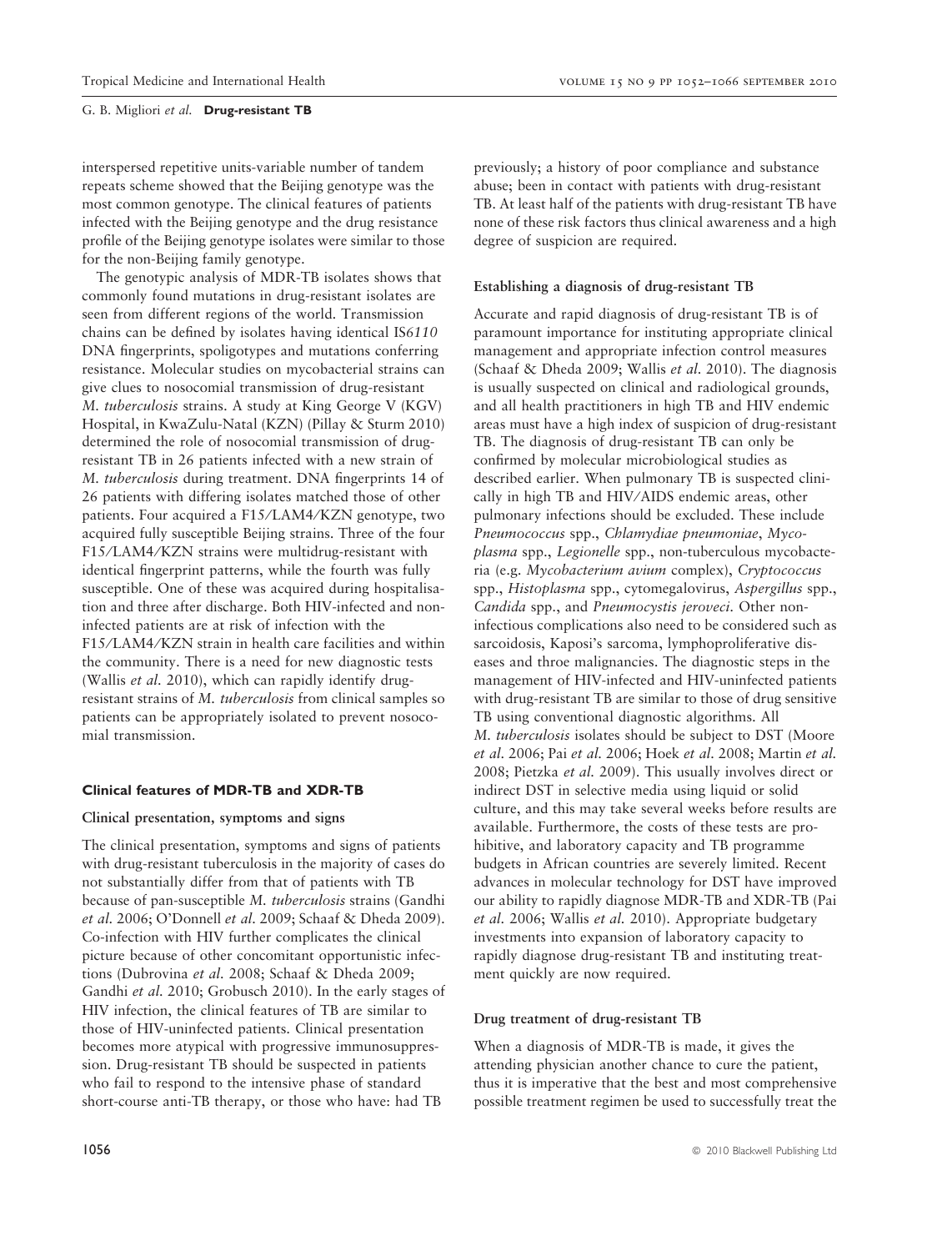patient. Failure to effectively treat the patient will lead to further amplification of drug resistance leading to the development of XDR-TB (Espinal et al. 2000; Espinal 2003; Quy et al. 2003; Chan et al. 2004; Saravia et al. 2005; Gandhi et al. 2010; Grobusch 2010). Patients with MDR TB on treatment should be nursed in isolation until sputum smear microscopy and cultures turn negative. Close monitoring of the patient with DOTS and follow-up is required after patient is discharged from the treatment facility. Table 2 shows drug groups and treatment regimens that are recommended for MDR and XDR in adults. Table 3 shows the serious adverse events associated with these drugs. Available first-line drugs comprise RMP, INH, EMB, PZA and streptomycin (SM). INH and RMP are the most potent of these drugs. Second-line drugs are amikacin, capreomycin, cycloserine, linezolid, prothionamide, rifabutin and any of the flouroquinolones, e.g. moxifloxacin, levofloxacin, ofloxacin, gatifloxacin. The treatment of patients with MDR-TB and XDR-TB relies on drugs that are less potent, need to be administered for a much longer time and are substantially more toxic than those used to treat TB caused by drug-susceptible strains. The cost of a second-line drug regimen is much higher: up to thousands of dollars compared to the cost of about US\$ 20 per patient for the standard 6-month short-course, first-line chemotherapy regimen (WHO Category 1). The optimal duration

Table 2 Drug groups for multidrug-resistant (MDR) and extensively drug-resistant (XDR-TB) tuberculosis treatment regimens for adults [adapted from Schaaf and Dheda (2009)]

|                                                                                    | Drug name                      | Daily dosage in mg for adults $\langle$ <33 kg – dose in mg/kg)                                                                                              |              |              |                                    |  |
|------------------------------------------------------------------------------------|--------------------------------|--------------------------------------------------------------------------------------------------------------------------------------------------------------|--------------|--------------|------------------------------------|--|
| Drug group                                                                         |                                | $<$ 33 kg dose<br>in $mg/kg$                                                                                                                                 | $33 - 50$ kg | $51 - 70$ kg | $>70$ kg (also<br>maximum<br>dose) |  |
| *Group 1: Oral first-                                                              | Ethambutol                     | 25                                                                                                                                                           | 800-1200     | 1200-1600    | 1600-2000                          |  |
| line drugs to which<br>the organism shows in<br><i>vitro</i> susceptibility by DST | Pyrazinamide                   | $30 - 40$                                                                                                                                                    | 1000-1750    | 1750-2000    | 2000-2500                          |  |
| †Group 2: Second-                                                                  | Amikacin                       | $15 - 20$                                                                                                                                                    | 500-750      | 750-1000     | 1000                               |  |
| line injectable agents                                                             | Kanamycin                      | $15 - 20$                                                                                                                                                    | 500-750      | 750-1000     | 1000                               |  |
| (streptomycin is first-<br>line drug – not for use<br>in MDR/XDR-TB)               | Capreomycin                    | $15 - 20$                                                                                                                                                    | 500-750      | 750-1000     | 1000                               |  |
| †Group 3: Fluoroquinolones                                                         | Ofloxacin                      | $15 - 20$                                                                                                                                                    | 800          | 800          | 800-1000                           |  |
|                                                                                    | Levofloxacin                   | $7.5 - 10$                                                                                                                                                   | 750          | 750          | 750-1000                           |  |
|                                                                                    | Moxifloxacin                   | $7.5 - 10$                                                                                                                                                   | 400          | 400          | 400                                |  |
| ‡Group 4: Second-line oral<br>bacteriostatic agents                                | Ethionamide (or prothionamide) | $15 - 20$                                                                                                                                                    | 500          | 750          | 750-1000                           |  |
|                                                                                    |                                | $15 - 20$                                                                                                                                                    | 500          | 750          | 750-1000                           |  |
|                                                                                    | Cycloserine (or terizidone)    | $15 - 20$                                                                                                                                                    | 500          | 750          | 750-1000                           |  |
|                                                                                    |                                | $10 - 20$                                                                                                                                                    | 600          | 600          | 900                                |  |
|                                                                                    | Para-aminosalisylic acid (PAS) | 150                                                                                                                                                          | 8 g          | 8 g          | $8-12$ g                           |  |
| SGroup 5: Drugs of                                                                 | High-dose isoniazid            | $16 - 20$                                                                                                                                                    |              |              |                                    |  |
| unclear use in drug-<br>resistant TB treatment                                     | Linezolid                      | 600 mg twice daily, but recent data suggest 300<br>mg twice daily or 600 mg or 300 mg may be<br>effective (see text - New drugs)                             |              |              |                                    |  |
|                                                                                    | Amoxicillin/clavulanate        | Dosage for DR-TB not well defined. Normal<br>adult dose 875/125 mg twice daily or<br>500/125 mg three times daily. Higher dose<br>limited by adverse effects |              |              |                                    |  |
|                                                                                    | Clarithromycin                 | 500 mg twice daily                                                                                                                                           |              |              |                                    |  |
|                                                                                    | Thioacetazone                  | 150 mg daily (Contraindicated in HIV-infected patients)                                                                                                      |              |              |                                    |  |
|                                                                                    | Imipenem/cilastatin            | Usual adult dose 500–1000 mg IV 6-hourly                                                                                                                     |              |              |                                    |  |

DST, drug susceptibility testing.

\*Cannot rely on DST – use as additional drug if DST result susceptible or not performed.

-Choose one drug in each of these groups; amikacin preferred to kanamycin in children.

Choose one or more of these drugs to make up total of four new drugs.

§Consider use of these drugs if insufficient drugs to build an acceptable regimen with previous groups. Linezolid dosage for TB is still uncertain. Thioacetazone should not be used in HIV-infected patients.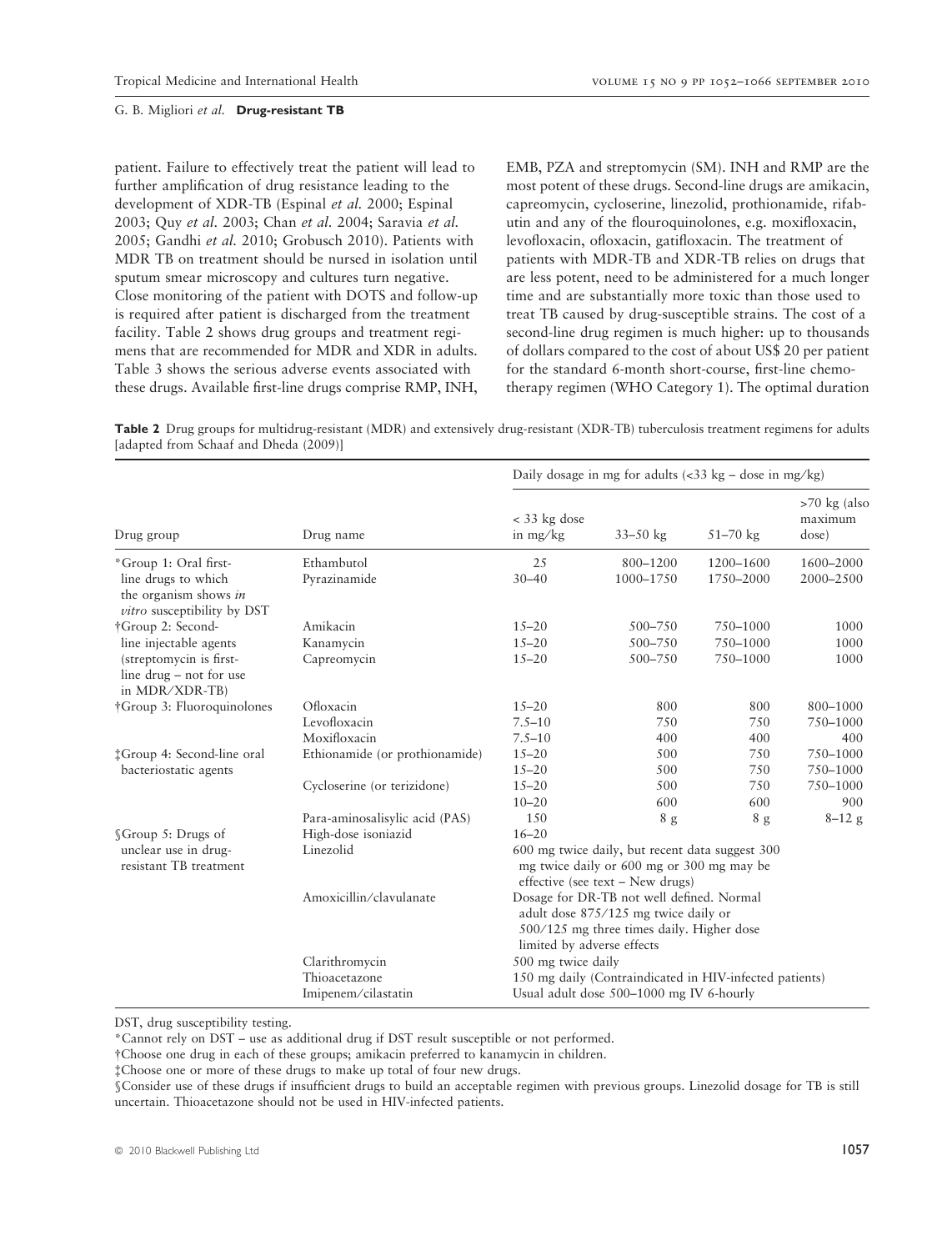| Second-line drug                     | Adverse clinical effect*<br>Tests to monitor routinely                                                                                                                |                                                                                                                                                                                                                                                      |  |
|--------------------------------------|-----------------------------------------------------------------------------------------------------------------------------------------------------------------------|------------------------------------------------------------------------------------------------------------------------------------------------------------------------------------------------------------------------------------------------------|--|
| Amikacin<br>Kanamycin<br>Capreomycin | Ototoxicity (cumulative<br>dose important)<br>Nephrotoxicity                                                                                                          | Audiology (hearing test) –<br>monthly if possible<br>Serum creatinine and<br>potassium levels - monthly,<br>high-risk patients more often                                                                                                            |  |
| Fluoroquinolones                     | Gastrointestinal disturbance<br>Insomnia<br>Arthralgia                                                                                                                | Clinical observation<br>Serum uric acid if used<br>with pyrazinamide                                                                                                                                                                                 |  |
| Ethionamide<br>(or protionamide)     | Gastrointestinal disturbance<br>Hepatotoxicity<br>Hypothyroidism                                                                                                      | Clinical observation.<br>Prevent by initially<br>splitting dose or increasing<br>dose (drug ramping)<br>Jaundice – serum alanine<br>transferase and bilirubin<br>Thyroid-stimulating<br>hormone levels (free T4) -<br>at least 6-monthly             |  |
| Cycloserine<br>(or terizidone)       | Psychosis, seizures,<br>paresthesia, depression                                                                                                                       | Clinical observation -<br>all patients to receive<br>preventive pyridoxine                                                                                                                                                                           |  |
| Para-aminosalisylic<br>acid (PAS)    | Gastrointestinal disturbance<br>Hypothyroidism                                                                                                                        | Clinical observation<br>Thyroid-stimulating<br>hormone levels (free T4) -<br>at least 6-monthly                                                                                                                                                      |  |
| Linezolid                            | Myelosuppression or<br>thrombocytopenia<br>Lactic acidosis<br>Peripheral neuropathy<br>Pancreatitis (Abdominal pain)<br>Optic neuritis<br>Drug interaction with MAOIs | Full blood count<br>and platelets - weekly<br>at first then monthly<br>Serum lactate level<br>Symptoms of tingling<br>and numbness<br>Clinical and serum<br>amylase as indicated<br>Vision testing<br>Exclude use of monoamine<br>oxidase inhibitors |  |

Table 3 Important adverse effects of second-line anti-tuberculosis drugs

\*Adverse effects of first-line dugs and antiretroviral drugs in HIV-infected patients often have overlapping adverse effects.

of any given combination of anti-tuberculosis drugs for the treatment of MDR-TB and XDR-TB has not been defined yet (WHO, 2009). The effectiveness of third-line anti-TB drugs (amoxicillin-clavulanate, clarithromycin, clofazimine and linezolid, called Group 5 drugs in the WHO guidelines) remains undefined.

# Failure of therapy and re-treatment regimens

Failure of therapy is associated with drug resistance, poor drug compliance or insufficient treatment duration (Sonnenberg et al. 2001; Korenromp et al. 2003; Migliori et al. 2002; Caminero 2008). Data from a large retrospective

cohort (>5550 cases) have provided evidence that standard short-course chemotherapy, based on first-line drugs, was inadequate to treat patients with MDR-TB (Espinal et al. 2000). A 6-year follow-up study from Taiwan found that patients treated with quinolone-containing second-line regimens were significantly less likely to relapse than those treated with first-line drugs (Chiang et al. 2006). The Category II re-treatment (regimen 2: INH-EMB-RMP-PZA-SM)⁄ 1(INH-EMB-RMP-PZA)⁄ 5(INH-EMB-RMP) recommended by WHO is inadequate for settings with a high proportion of MDR-TB patients among those failing a Category I regimens (Sonnenberg et al. 2001; Migliori et al. 2002; Espinal 2003; Korenromp et al. 2003;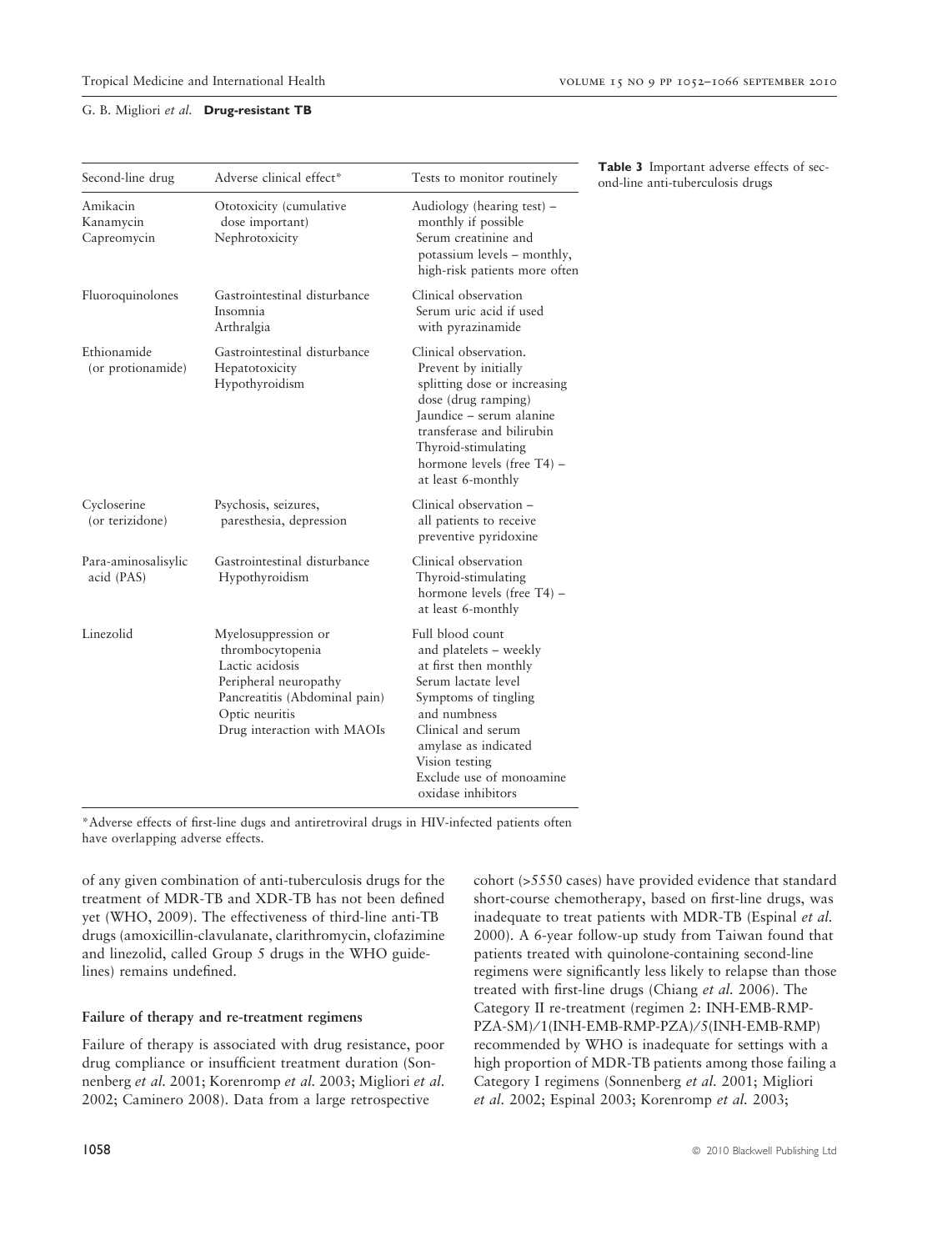Key messages on multidrug-resistant (MDR-TB) and extensively drug-resistant (XDR-TB) tuberculosis

- WHO estimates that 440 000 MDR-TB cases occurred globally in 2008 and the spread of MDR-TB now threatens gains made in TB control
- Recent data from South Africa show MDR-TB and XDR-TB are important causes of death in both HIV-infected and HIV-noninfected individuals
- Drug-resistant TB should be suspected in patients who fail to respond to the intensive phase of standard short-course therapy, have had TB previously, have a history of poor compliance, are known contacts of patients with drug-resistant TB.
- WHO infection control guidelines must be carefully followed to prevent community and nosocomial transmission of drug-resistant TB.
- Drug-resistant TB requires serious attention from health personnel, governments, policy makers and funders to bring it under control

Quy et al. 2003; Saravia et al. 2005; Caminero 2008). Treating MDR-TB patients using Category II regimens also runs the risk of further amplification of drug resistance (Caminero 2008). Hence, the common practice in highburden settings, in the absence of susceptibility data, to replace standard first-line treatment (regimen 1) with an extended treatment regimen containing SM (regimen 2) in patients failing first-line treatment, translates into adding a single drug to a failing regimen. To prevent the amplification of drug resistance, all re-treatment cases, and those failing a first-line regimen, should have their mycobacterial isolates screened by DST for RMP and INH resistance.

A number of basic rules for the management of these patients have been agreed upon recently (Ghandi et al. 2010b). The recommended regimen involves combination of a minimum of four drugs to which the M. tuberculosis isolate is likely to be susceptible (more than four could be necessary if four susceptible drugs are not available or if it is necessary to use some drugs belonging to group 5), the choice being based on a stepwise adoption through the five groups of anti-TB drugs categorised by order of efficacy, safety and costs (Table 2). The duration of the intensive phase, when an injectable agent is administered, should be at least 6 months (4 months after culture conversion). The continuation phase (without the injectable drug) should be prolonged until 18 months after culture conversion (Sotgiu et al. 2009). Recent data from South Africa suggest that XDR-TB patients with ofloxacin-resistant isolates fared better when treated with moxifloxacin, compared to XDR-TB patients who did not receive moxifloxacin (Dheda et al. 2010). Although the optimal duration of treatment for MDR and XDR-TB is not known, a minimum of 18 months after the first negative culture (or 24 months for XDR-TB) is usually recommended (Schaaf & Dheda 2009).

MDR/XDR-TB patients are often hospitalised during the intensive phase of treatment or, in the case of XDR-TB, until they become culture-negative. Latest data from South Africa show that XDR-TB is not associated only with HIV-infected individuals (Dheda et al. 2010). Treating HIV-infected XDR-TB patients with appropriate anti-TB regimens and with Highly Active Antiretroviral Therapy (HAART) has lower mortality compared to untreated patients, and survival in HIV-infected patients is better than that previously reported. Because current management outcomes of XDR-TB patients in South Africa are poor, prevention of XDR-TB and early detection and management of MDR-TB and XDR-TB through programmatic and laboratory capacity strengthening remain an important priority for high TB and HIV/AIDS endemic areas.

#### Treatment monitoring for drug-resistant TB

Treatment monitoring is performed to evaluate early predictors of treatment outcome (sputum smear and culture conversion) and to ensure prevention and eventually timely management of adverse events of treatment. In a recent review on XDR-TB (Sotgiu *et al.* 2009), only three (23%) of the 13 studies included in the review evaluated both median time to sputum smear and culture conversion, while four measured the median time to culture conversion. Longer treatment duration and delayed sputum smear conversion were reported in most studies among XDR-TB patients. Median time to sputum smear conversion ranged from 41 to 56 days in MDR-TB patients, while it ranged from 88 to 110 days in XDR-TB cases. The median time to culture conversion ranged from 58 to 99 days in MDR-TB cases; it was substantially different in XDR-TB patients, ranging from 60 to 195 days. In a recent study from South Africa, the culture conversion rate in XDR-TB patients was < 20% and of those who converted, 70% did so within 6 months of initiating treatment (Dheda et al. 2010).

# Risk factors and treatment outcomes of MDR-TB

There have been several published reports on the treatment outcomes of MDR-TB treated with second-line drugs but methods used to assess outcome varied. Some focused on efficacy of treatment and reported only those who had adequate adherence to treatment and sufficient follow-up data. This approach may have overestimated the proportion of patients with a successful outcome (Goble et al. 1993; Park et al. 1998; Chan et al. 2004). Others reported outcome of the whole cohort of patients without excluding any cases from outcome analysis (Flament-Saillour et al. 1999; Kim et al. 2001). Laserson et al. (2005) proposed standardised definitions for outcome of MDR-TB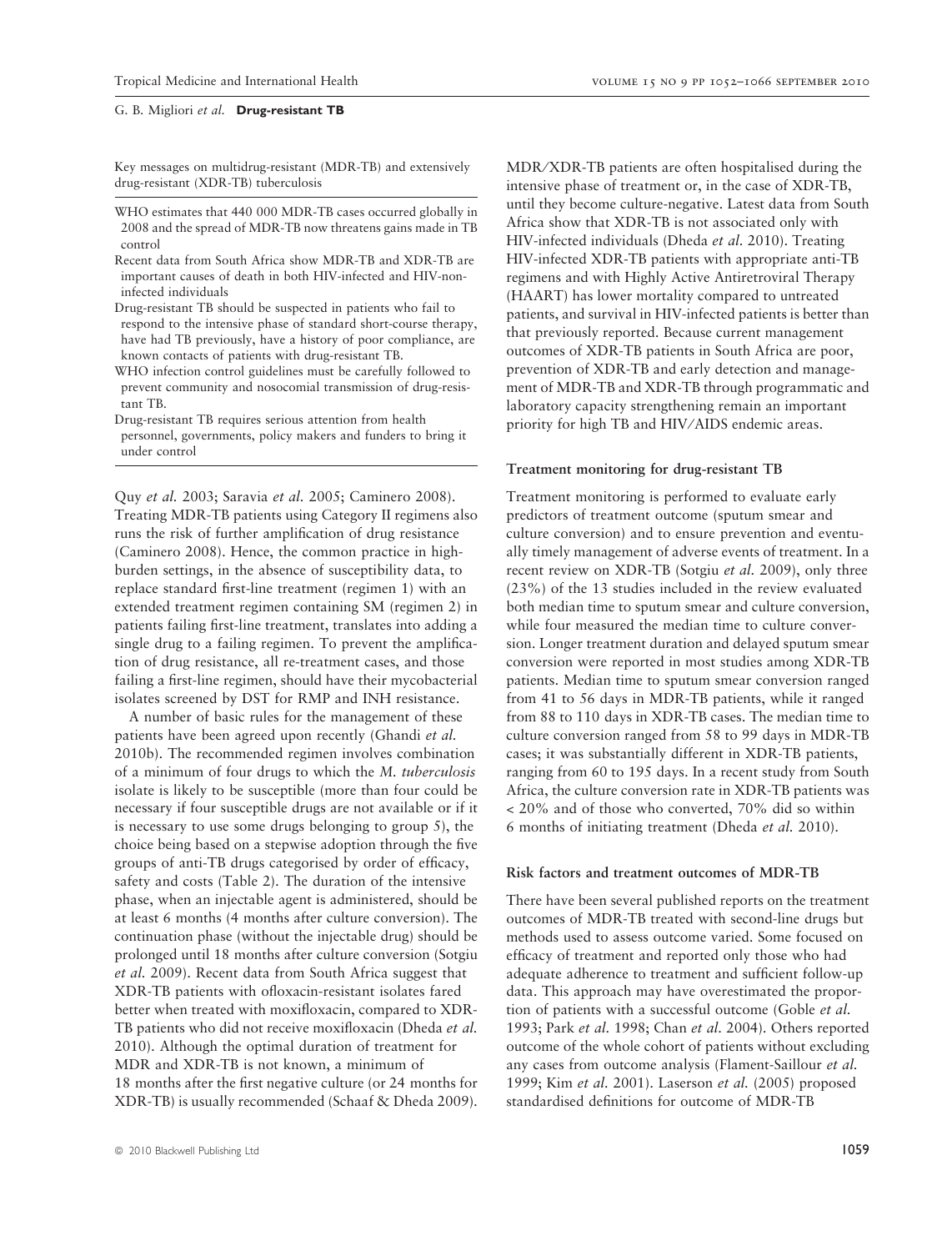treatment, which have enabled international comparison but the definition of treatment has not yet been standardised (Chiang et al. 2009). Nevertheless, it is clear that defaulting is one of the major challenges in the treatment of MDR-TB.

Risk factors for adverse treatment outcome in patients with MDR-TB and XDR-TB have been recently reviewed in detail (Dheda et al. 2010; Gandhi et al. 2010; Grobusch 2010). They include delayed treatment initiation, prior treatment with anti-tuberculosis drugs, use of fewer second-line drugs in a regimen, previously treatment with second-line drugs, prior exposure to fluoroquinolones, resistance to fluoroquinolones or to capreomycin, low BMI, HIV-seropositivity and other immunosuppressive conditions. Treatment outcome of MDR-TB patients from resource-limited settings reported cure rates of 60–75% (O'Donnell et al. 2009). The proportion of MDR-TB patients who were successfully treated ranged from 77% among new cases to 69% among previous treated patients. A recent report has confirmed that XDR-TB had higher probability of death, longer hospitalisation, longer treatment duration and delayed microbiological conversion when compared to MDR-TB at TB reference centres in Italy and Germany (Migliori et al. 2007). Earlier observations from the Tugela Ferry outbreak in the Republic of South Africa that XDR-TB is untreatable have not been confirmed in other areas of the world where HIV was not a big problem (Gandhi et al. 2010). A recent systematic review on MDR-TB and XDR-TB, including studies from North and South America, Europe and Korea (Sotgiu et al. 2009), has shown that XDR-TB can be successfully treated in more than 50% of patients. However, treatment duration is significantly longer, and outcomes are in general poorer than for non-XDR-TB patients.

Our latest data from South Africa demonstrated in a large cohort of XDR-TB cases ( $n = 220, 43\%$  being HIV-seropositive) that the overall mortality was 36%, was similar in HIV-positive and HIV-negative individuals, but significantly lower in HIV-positive patients not treated with antiretroviral therapy compared to those who were (Dheda et al. 2010). Thus, overall treatment-related outcomes of XDR-TB were generally poor. This may be related to several factors operating in resource-poor settings, such as the high proportion of patients with prior MDR-TB, malnutrition, re-infection and strain dynamics, among other factors.

# Surgical treatment for MDR-TB and XDR-TB

The role of surgery in the management of extensive pulmonary involvement in MDR-⁄ XDR-TB remains controversial (Torun et al. 2007; Dravniece et al. 2009). Surgical resection of infected lung tissue has been reported

to be a useful strategy in the treatment of MDR-TB and XDR-TB. While some studies reported that surgery was associated with a better outcome (Chiang et al. 2001; Somocurcio et al. 2007), others found no additional benefit of surgery in the treatment of MDR-TB (Torun et al. 2007). The contribution of surgical intervention may be useful when medical treatment fails to clear sputum mycobacteria (Chiang et al. 2001; Dravniece et al. 2009). Surgical intervention is usually indicated for extensive drug resistance with a high probability of failure of medical therapy alone (Iseman et al. 1990; Motus et al. 2006), but its timing is not yet well defined. Surgical intervention depends on the following two factors: (1) localised lung disease with good chances for complete or nearly complete resection and adequate expected post-operative lung function, and (2) susceptibility of M. tuberculosis isolate to anti-TB drugs to ensure post-surgery stump healing (Iseman et al. 1990). Effective anti-tuberculosis treatment offered for at least 3 months prior to the surgical intervention to reduce bacillary load is recommended (Iseman et al. 1990). Surgical interventions complementing individualised chemotherapy regimens guided by DST have led to treatment success rates in selected MDR-TB patients of >90% in a number of studies, but success rates in patients with XDR-TB are lower. A study from Ekaterinburg (Russian Federation) evaluated the outcomes of 214 cultureconfirmed patients with cavitary pulmonary TB (79.9% of them being MDR): 109 underwent artificial pneumothorax, and 105 were treated with chemotherapy only (Motus et al. 2006). Among new cases, those who had artificial pneumothorax had a higher proportion of sputum smear conversion than controls (100% *vs.* 70.9%;  $P < 0.01$ ). Similarly, among retreatment cases, the proportion of smear conversion was, respectively,  $81\%$  among cases vs. 40% among controls ( $P < 0.01$ ). The time to conversion was also faster in group than in control cases (Motus et al. 2006). Further studies are necessary to evaluate the role of artificial pneumothorax in treating MDR-⁄ XDR-TB cases.

## Public health responses to drug-resistant TB epidemic

# Infection control measures and recommendations

WHO policy on TB infection control in health care settings and households has been clearly defined (WHO, 2009). This covers organisational activities (surveillance and assessment at all levels of the health system), administrative controls (triage, cough etiquette, reduction in unnecessary hospital stay, among others), environmental controls (natural ventilation, mechanical ventilation, ultra-violet irradiation and health facility renovation) and personal protection. Personal protection includes both the use of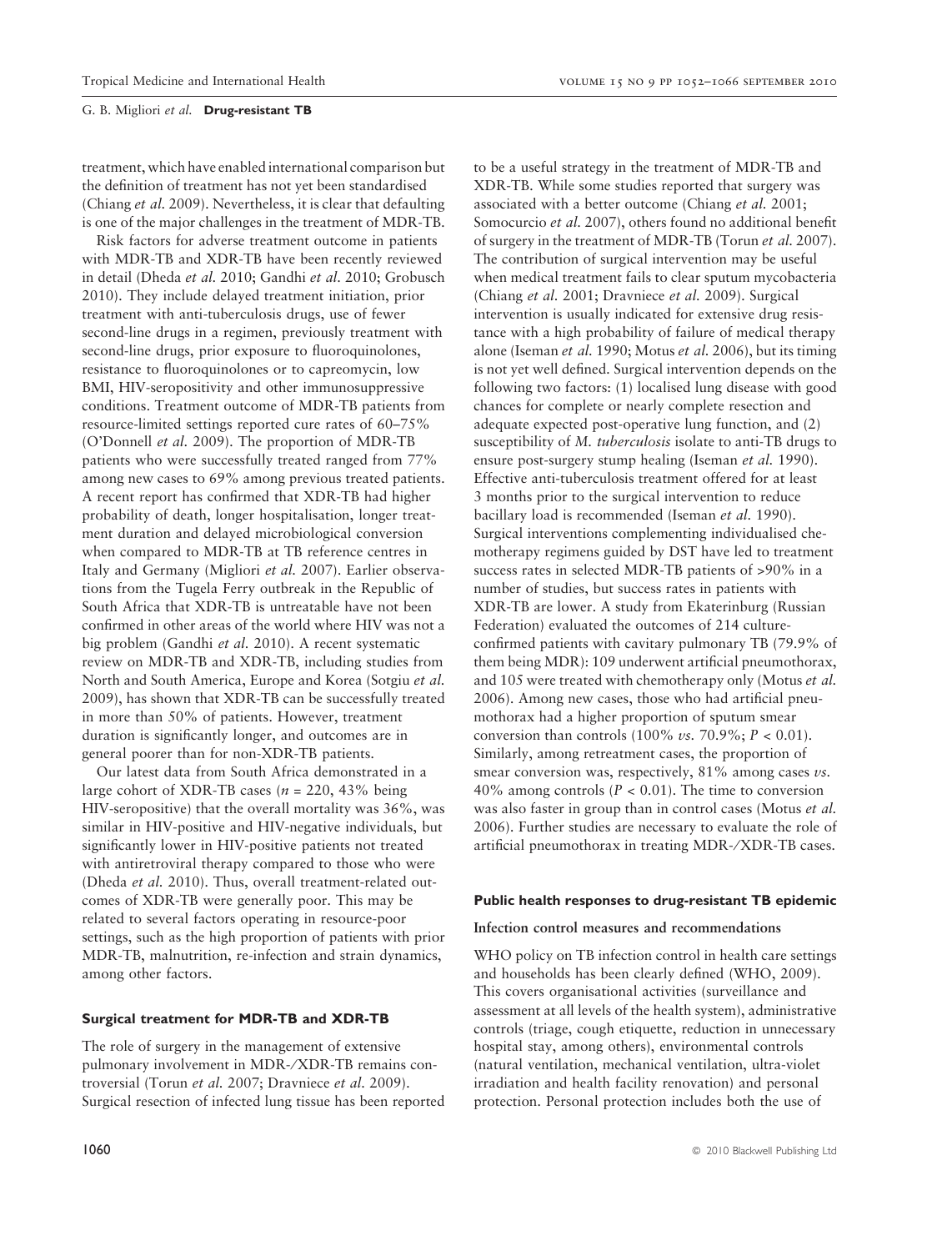respirators for health staff and masks for patients on one side and the 'Package of prevention and care for health care workers' on the other side [including HIV prevention, antiretroviral therapy (ART) and INH preventive therapy for HIV-positive health care workers].

Tuberculosis infection control measures in most health care facilities in the developing countries are virtually nonexistent because of poor investment by governments into their health systems and TB programmes (Kranzer et al. 2010). Implementation of comprehensive infection control measures is not usually feasible, but implementing simple triage systems to separate potentially infectious (coughing) patients, and providing masks to patients and/or staff could be easily carried out. Ideally, patients with drugresistant TB must be cared for in hospitals equipped with negative pressure isolation facilities, administrative hospital protocols to deal with such patients and appropriate environmental protective measures should be taken. Adequate ventilation (>12 air changes⁄ h) obtained by opening windows and doors is the most important and easily implemented measure other than diagnosing and treating infectious cases early and effectively and separating suspected cases from other susceptible people such as children and HIV-infected individuals. Cough etiquette is also a cost-effective intervention that needs to be implemented at all levels. A recent modelling study on infection control outcomes estimated that half of anticipated XDR-TB cases could be averted by applying a combination of available strategies in developing countries (WHO, 2009). Appropriate safety measures using negative pressure category 3 cabinets, masks and gloves should be implemented by laboratory staff when dealing with biological samples from patients suspected of having drug-resistant TB strains.

# Contact tracing of workmates and family members for drug-resistant TB

By the time a patient is diagnosed with drug-resistant TB, most of his⁄ her contacts will have been infected. Both hospital and community-based health care workers are at risk of acquiring drug-resistant TB (Kranzer et al. 2010). Contact tracing is one of the most fundamental measures to detect active cases of TB, and these services must be aligned to all health services. Everyone diagnosed with drug-resistant TB must be isolated, and infection control procedures described earlier should be followed.

# Importance of proper implementation of TB programme control measures to control drug-resistant TB

There are only a limited number of treatment options for drug-resistant TB because the numbers of safe and effective TB drugs are few. An urgent and comprehensive TB programme response to the drug-resistant TB epidemic is required to tackle a grave situation, which threatens to derail gains made in TB control. The extent of MDR-TB and XDR-TB in areas of high HIV prevalence needs to be defined. Laboratory capacity (trained staff and appropriate equipment) needs to be established to undertake DST to facilitate rapid diagnosis of drug resistance. The HIV/AIDS epidemic continues to generate large numbers of TB cases, and the close association between the two diseases poses major challenges to TB and HIV control programmes of all developing countries (Lalloo & Pillay 2008; Abdool Karim et al. 2009). There is an urgent need for government national TB programmes to synergise their activities with HIV/AIDS programmes and ensure that control methods that are known to work are implemented. TB and HIV programmes must be aligned together and their capabilities strengthened to improve diagnostic capabilities, improved treatment rates and monitoring of drug-resistant TB. Priorities for HIV-infected patients with TB are improved case detection rates, HIV screening procedures, initiating antiretroviral therapy and INH prophylactic therapy as appropriate, increasing treatment completion rates, accurately diagnosing drug-resistant cases by introducing the latest available technologies for rapid detection, effectively treating drug-resistant cases, implementing effective contact tracing and infection control measures. TB control programmes are dependent on the health systems they are part of and governments should wake up to the emergency that drug-resistant TB poses. They must ensure that greater emphasis is given to diagnosing and treating patients with TB and TB/HIV/AIDS based on existing principles of TB care.

# Global recommendations for prevention and control of drug-resistant TB

In 2007, pressed by the emerging threat represented by MDR-TB and XDR-TB, WHO formulated a policy to address this epidemic at the global level (Shah et al. 2005; WHO and IUATLD, 2008; WHO, 2010). The major recommendations formulated by the expert panel were (i) to improve the 'quality' of TB control globally to prevent the selection of MDR-TB and XDR-TB mutants, and (ii) to further improve the organisation of early diagnosis and effective treatment of the existing cases. WHO developed a broader approach, known as the new Stop TB Strategy, built upon the existing well-known DOTS strategy as the element of continuity. The new strategy is composed of six elements: (1) pursue high-quality DOTS expansion and enhancement; (2) address TB/HIV, MDR-TB and other challenges; (3) promote health system strengthening; (4)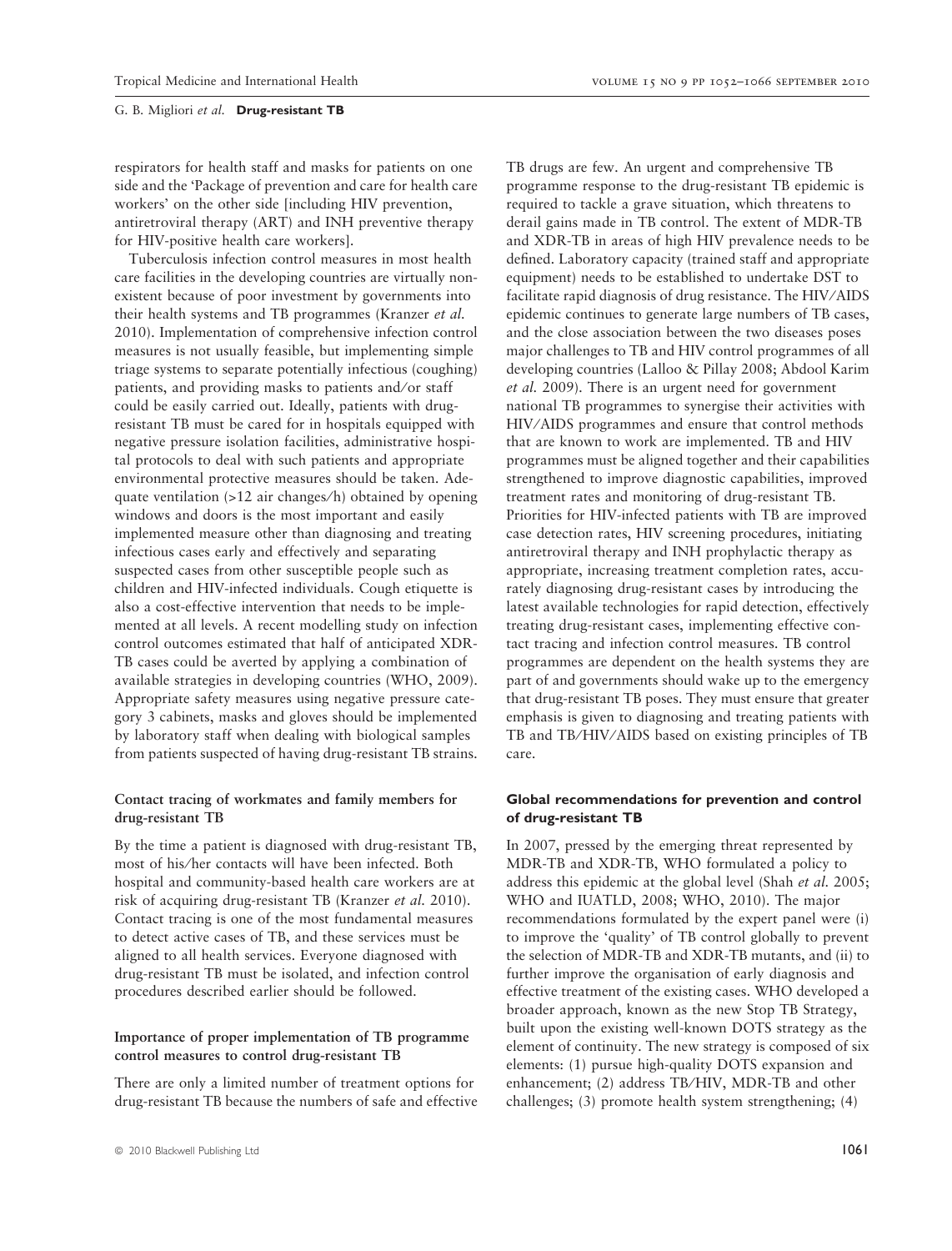engage all care providers; (5) empower people with TB and communities; and (6) enable, promote and fund research.

# Recent advances in rapid diagnostics and treatment for drug-resistant TB

# New technological advances for rapid diagnostics for MDR-TB

Current DST testing laboratory methods take a few weeks before the results are available; the need for rapid identification of drug-resistant TB is great. Newer molecular-based diagnostic technologies for rapid identification of drug-resistant genes from patient sputum samples, albeit very expensive presently, have been recently introduced (Pillay & Sturm 2010; Wallis et al. 2010). These show promise for early diagnosis and rapid institution of effective chemotherapy. This would improve management and cure rates of patients with drug-resistant TB. This will also allow for national TB programmes to improve MDR-TB surveillance, notification and instituting infection control. They include Gene Xpert (Cepheid), the line probe assays (e.g. Hain MDRplus assay and InnoLip assay) and the mycobacteriophage assays. For identification of drug resistance, bacteriophage amplification assays have shown high specificity and sensitivity in culture M. tuberculosis isolates, but evidence is lacking for their use on clinical specimens. Gene Xpert is a user-friendly 'closed' system nested real-time PCR assay that enables a rapid confirmation of TB and also simultaneously determines susceptibility to RMP. Formats to detect resistance to other drugs are under development. The line probe assays amplify a resistance-containing gene segment, e.g. the rpoB gene 'hotspot', and the PCR products are hybridised to oligonucleotide probes on a nitrocellulose strip (line probe; this is an 'open' system) (Pai et al. 2006). A variation, the Hain MDRplus sl version, can rapidly detect resistance to several drugs. There are several studies currently evaluating these technologies at research field sites in high endemic TB areas. If found to be useful, the cost of these machines will drop to affordable levels as sales increase and donor funding is justified.

# Cheaper alternative technologies for diagnosis of drugresistant TB

There are other accurate and cheap alternative methods described for use in resource-poor settings, and drug susceptibility results are often available within 2–3 weeks. These include microscopic observation DST (MODS), which relies on identifying the characteristic cording of M. tuberculosis in liquid medium using an inverted light

microscope (Moore et al. 2006). The main drawback is that it is labour intensive. Thin-layer agar microscopically detects early growth of M. tuberculosis on a thin layer of agar; the platform can be simplified and standardised to detect resistance on colorimetric grounds. The nitrate reductase assays rely on a M. tuberculosis produced nitrite-induced colour change (Griess reaction) to detect growth in selective media (Martin et al. 2008). Novel approaches include the high resolution melt assay, which is able to identify clinical isolates harbouring mutations conferring RMP resistance by comparing DNA melt profiles of their RMP resistance determining region to the DNA melt profiles of a wild type standard (Hoek et al. 2008; Pietzka et al. 2009). The challenge is now to determine how these technologies will perform in high and low-burden MDR-TB settings, what impact they may have on outcomes, and how best to combine them with existing low cost diagnostic tools in high-burden settings. Several studies are ongoing at present evaluating how the Hain MDRplus assay performs when included as early as possible in diagnostic algorithms in high TB incidence, low income countries.

### Newer anti-TB drugs pipeline and drug regimens

The Global Alliance for TB drug development has a number of drugs in the pipeline. These will soon be evaluated in good clinical practices (GCP) randomised controlled clinical trials for their to shorten the duration of anti-TB chemotherapy, to test their effectiveness for use in patients with drug-resistant TB (Lienhardt et al. 2010; Ma et al. 2010). The diarylquinoline Tibotec Medical Compound (TMC)207, which has a unique mode of action inhibiting mycobacterial ATP synthase, showed delayed bactericidal activity in early bactericidal activity studies in new patients with TB, with no serious TMC207 related adverse effects. Other promising bactericidal and potentially sterilising compounds currently evaluated in phase 1 trials and Early Bactericidal Activity (EBA) studies are the two nitroimidazoles, PA-824 (nitroimidazo-oxazine) and OPC-67683 (dihydroimidazo-oxazole), sudoterb (pyrrole LL-3858 and an EMB derivative (diamine SQ109). The process from drug discovery, safety and pharmacokinetic studies to phase I, I, III studies takes nearly 20 years before a product comes into the market. A new initiative called 'Critical Path to TB Regimens' (CPTR) consisting of industrial, funder and NGOs partners aims to drastically reduce the amount of time needed to register novel drug regimens for treatment of all forms of TB (TB Alliance, 2010). It is important that clinicians and public health officers are regularly updated on all new developments in this area.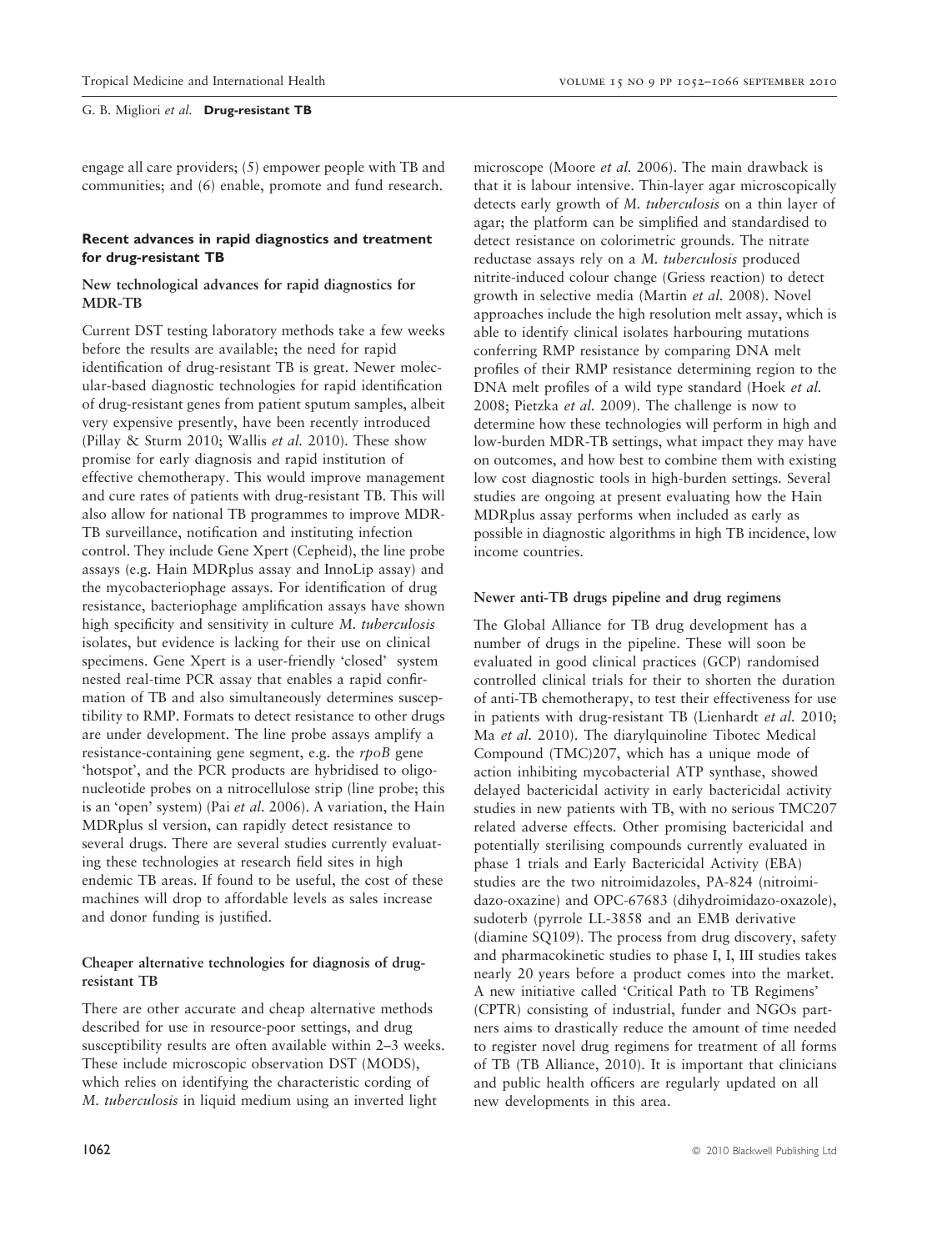## Potential immunotherapies for drug-resistant TB

The sub-optimal treatment outcomes currently achieved for XDR-TB and MDR-TB cases call for innovative new strategies to increase treatment effectiveness. Adjunct immunotherapy to drug treatment has been discussed for some time now. The aim of immunotherapy is to 'realign' or improve the immune response by either promoting protective (Th1) immunity or blocking harmful immune (Th2) responses. Currently available immunotherapeutic agents can be divided into three categories: immunoregulatory approaches, immunosuppressive therapy and supplement effector cytokines.

Immunoregulatory approaches are seeking to alter the nature of the immune response (Churchyard et al. 2009). They can be divided into three sub-groups, those for which (i) good manufacturing practices (GMP) manufacturing capacity exists (High dose IVIg, HE2000-16a-bromoepiandrosterone, multidose heat-killed Mycobacterium vaccae or Mycobacterium  $w$ , anti-IL-4), those for which (ii) GMP manufacturing capacity can be established [DNA vaccine (HSP65)] and (iii) the others (Dzherelo, SCV-07 SciCLone, RUTI).

Immunosuppressive therapy seeks to increase access of antibacterial drugs, or their susceptibility to them. They include thalidomide (lowering TNF levels), etanercept (blocking TNF) and prednisolone (having a broad anti-inflammatory effect). Supplement effector cytokines are aimed at enhancing the anti-microbicidal activity of the existing drugs. They include recombinant human (rh) IFN-gamma and rh-IFN-gamma, rh-IL-2, rh-granulocytemacrophage colony-stimulating factor (GM-CSF) and IL-12. Studies are being planned to evaluate the use of adjunct immunotherapy (e.g. multiple doses of either M. vaccae, M.  $w$  or IVIG) for the treatment of MDR-TB and XDR-TB patients. They will be conducted in parallel involving study cohorts in South Africa and Eastern Europe. As this is a novel area, it will be several more years before efficacy data are available and included (if proven to be effective) in programmatic management of MDR-TB and XDR-TB cases in resource-limited settings.

## Global efforts to tackle MDR-TB and XDR-TB

Further key steps in the fight against MDR-TB and XDR-TB are documented by the Global MDR-TB and XDR-TB Response Plan and the outcomes of the governmental conference organised in China in April 2009 to develop the Beijing Call for Action (World Health Organization, 2007). The document committed the 27 high-MDR-TB

burden countries to undertake a specific set of actions for MDR-TB and XDR-TB containment and prevention. Recommendations for increased investment by national TB Programmes in HIV/TB endemic areas are as follows:

- (1) Preventing XDR-TB through basic strengthening and alignment of TB and HIV programmes by increasing case detection and effective treatment of drug sensitive TB. The new Stop TB strategy and the Global Plan to Stop TB are the key reference documents to guide these priority interventions.
- (2) Improving management of individuals suspected to be affected by MDR-TB and XDR-TB through accelerated access to laboratory facilities with rapid DST test for RMP and INH resistance, DST for MDR-TB cases and improved detection of cases suspecting of harbouring MDR strains both in high and in low HIV prevalence settings.
- (3) Strengthening management of MDR and XDR-TB and treatment design in both HIV-negative and positive individuals, through adequate use of secondline drugs and patient-centred approaches to ensure support and supervision.
- (4) Standardising the definition of MDR-TB and XDR-TB.
- (5) Increasing contact tracing and screening.
- (6) Health care worker infection control and protection mainly (but not exclusively) in high HIV prevalence settings.
- (7) Implementing immediate MDR-TB and XDR-TB surveillance activities.
- (8) Initiating advocacy, communication and social mobilisation activities to inform and raise awareness about TB and drug-resistant TB.

Within the framework of these recommendations, USAID in collaboration with WHO and other partners has developed a tool (known as 'MDR/XDR-TB Assessment and Monitoring Tool') to be used for (i) preparing national or sub-national plans for MDR/XDR-TB prevention and control; (ii) providing baseline information and monitoring progress; (iii) providing data and analysis to prepare Green Light Committee (GLC) and Global Fund to Fight AIDS, Tuberculosis and Malaria (GFATM) applications; (iv) providing information to guide requests for external technical assistance; and (v) providing information to guide donor investment in MDR-⁄ XDR-TB interventions. This suggests that using existing interventions, public health systems and TB and HIV programmes must be strengthened significantly, and political and funder commitment is essential to curb the spread of drug-resistant TB.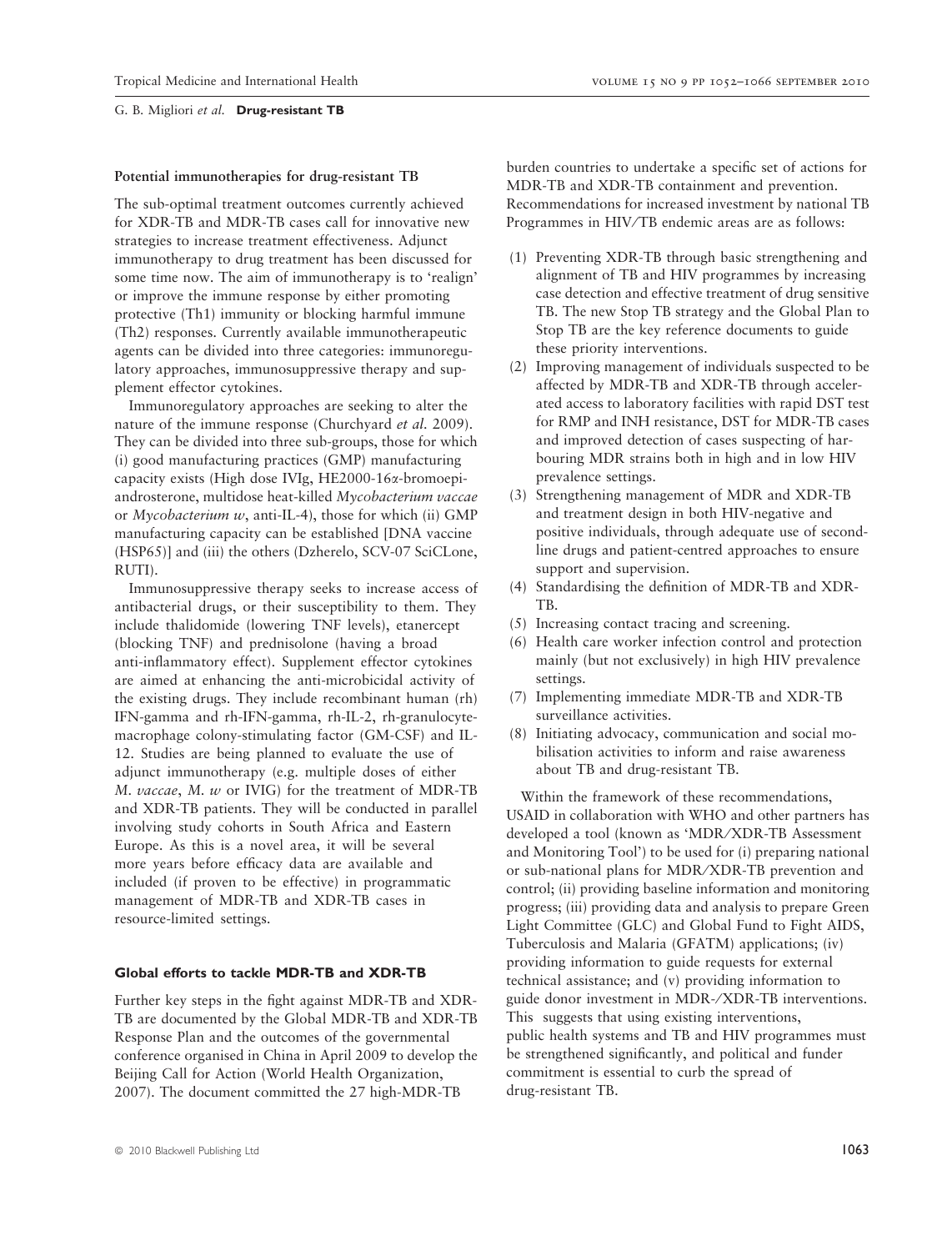#### Acknowledgements

KD and this work was supported by a SA Research Chair Initiative award, a MRC Career Development Fellowship, the EU(FP7-TBsusgent) and the EDCTP. AZ, PM, MB, and MH receive support from the EU-FP7, EDCTP, Global Alliance for TB Drug development, EuropeAID-ADAT, and AZ from the UK MRC and the UK NIHR UCLH-CBRC. Adam Zumla kindly designed Figure 1 and provided administrative assistance.

#### **References**

- Abdool Karim SS, Churchyard GJ, Abdool Karim Q & Lawn SD (2009) HIV infection and tuberculosis in South Africa: an urgent need to escalate the public health response. Lancet 374(9693), 921–933.
- Amor Y, Nemser B, Singh A, Sankin A & Schluger N (2008) Underreported threat of multidrug-resistant tuberculosis in Africa. Emerging Infectious Diseases 14, 1345–1352.
- Balabanova Y, Ruddy M, Hubb J et al. (2005) Multidrug-resistant tuberculosis in Russia: clinical characteristics, analysis of second-line drug resistance and development of standardized therapy. European Journal of Clinical Microbiology and Infectious Diseases 24, 136–139.
- Caminero JA (2008) Likelihood of generating MDR-TB and XDR-TB under adequate National Tuberculosis Programme implementation. The International Journal of Tuberculosis and Lung Disease 12, 869–877.
- Centers for Disease Control and Prevention (2006) Emergence of Mycobacterium tuberculosis with extensive resistance to secondline drugs-worldwide. Morbidity and Mortality Weekly Report 55, 301–305.
- Chan ED, Laurel V, Strand MJ et al. (2004) Treatment and outcome analysis of 205 patients with multidrug-resistant tuberculosis. American Journal of Respiratory and Critical Care Medicine 169, 1103–1109.
- Chiang C-Y, Yu M-C, Bai K-J, Lin T-P & Lee Y-C (2001) Pulmonary resection in the treatment of patients with pulmonary multidrug-resistant tuberculosis in Taiwan. The International Journal of Tuberculosis and Lung Disease 5, 272–277.

Chiang C-Y, Enarson DA, Yu M-C et al. (2006) Outcome of pulmonary multidrug-resistant tuberculosis: a 6-yr follow-up study. European Respiratory Journal 28, 980–985.

Chiang C-Y, Caminero JA & Enarson DA (2009) Reporting on multidrug-resistant tuberculosis: a proposed definition for the treatment outcome 'failed''. The International Journal of Tuberculosis and Lung Disease 13, 548–550.

Chirenda J, Menzies H, Moalosi G et al. (2009) The trend of resistance to anti-tuberculosis drugs in Botswana: results from the 4th national anti-tuberculosis drug resistance survey. 40th Union World Conference on Lung Health. Int J TB Lung Dis, Cancun, Mexico.

Churchyard G, Kaplan G, Fallows D, Wallis RS, Onyebujoh P & Rook GA (2009) Advances in immunotherapy for Tuberculosis treatment. Clinics in Chest Medicine. Tuberculosis volume, Eds A. Zumla and S. Schaaf. 30(4), 769–796.

Dheda K, Shean K, Zumla A et al. (2010) Early treatment outcomes of extensively drug-resistant tuberculosis in South Africa are poor regardless of HIV status. The Lancet 375, 1798–1807.

Dravniece G, Cain KP, Holtz TH, Riekstina V, Leimane V & Zaleskis R (2009) Adjunctive resectional lung surgery for extensively drug-resistant tuberculosis. European Respiratory Journal 34, 180–183.

Dubrovina I, Miskinis K, Lyepshina S et al. (2008) Drug-resistant tuberculosis and HIV in Ukraine: a threatening convergence of two epidemics? The International Journal of Tuberculosis and Lung Disease 12(7),756–762.

Elliott AM, Halwiindi B, Hayes RJ et al. (1993) The impact of human immunodeficiency virus on presentation and diagnosis of tuberculosis in a cohort study in Zambia. Journal of Tropical Medicine and Hygiene 96, 1–11.

Espinal MA (2003) Time to abandon the standard retreatment regimen with first-line drugs for failures of standard treatment. The International Journal of Tuberculosis and Lung Disease 7, 607–608.

Espinal MA, Kim SJ, Suarez PG et al. (2000) Standard shortcourse chemotherapy for drug-resistant tuberculosis. Treatment outcomes in 6 countries. JAMA 283, 2537–2545.

Espinal MA, Laszlo A, Simonsen L et al. (2001) Global trends in resistance to antituberculosis drugs. World Health Organization-International Union against Tuberculosis and Lung Disease Working Group on Anti-Tuberculosis Drug Resistance Surveillance. New England Journal of Medicine 344(17), 1294–1303.

Flament-Saillour M, Robert J, Jarlier V & Grosset J (1999) Outcome of multi-drug-resistant tuberculosis in France. A nationwide case–control study. American Journal of Respiratory and Critical Care Medicine 160, 587–593.

Gandhi NR, Moll A, Sturm AW et al. (2006) Extensively drugresistant tuberculosis as a cause of death in patients co-infected with tuberculosis in a rural area of South Africa. The Lancet 368, 1575–1580.

Gandhi NR, Shah NS, Andrews JR et al. (2010a) HIV coinfection in multidrug- and extensively drug-resistant tuberculosis results in high early mortality. Tugela Ferry Care and Research (TF CARES) Collaboration. American Journal of Respiratory and Critical Care Medicine 181(1), 80–86.

Gandhi N, Nunn P, Dheda K et al. (2010b) Multidrug-resistant and extensively drug-resistant tuberculosis: a threat to global control of tuberculosis. The Lancet 375(9728), 1830–1843.

Goble M, Iseman MD, Madsen LA, Waite D, Ackerson L & Horsburgh CR Jr (1993) Treatment of 171 patients with pulmonary tuberculosis resistant to isoniazid and rifampin. New England Journal of Medicine 328, 527–532.

Grobusch MP (2010) Drug-resistant and extensively drug-resistant tuberculosis in southern Africa. Current Opinion in Pulmonary Medicine 16(3), 180–185.

Habeenzu C, Mitarai S, Lubasi D et al. (2007) Tuberculosis and multidrug resistance in Zambian prisons, 2000–2001. The International Journal of Tuberculosis and Lung Disease 11, 1216–1220.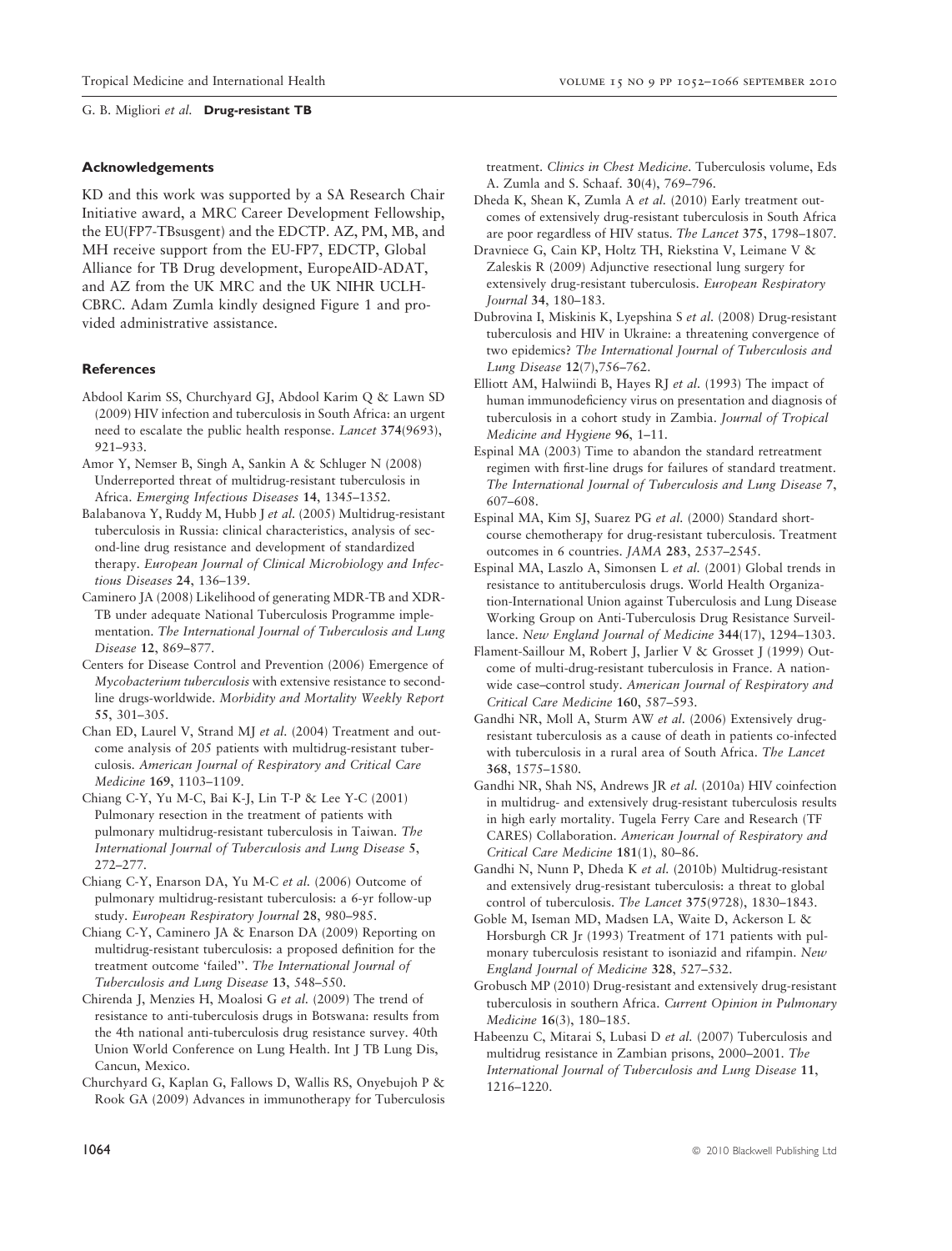- Hoek KG, Gey van Pittius NC, Moolman-Smook H et al. (2008) Fluorometric assay for testing rifampin susceptibility of Mycobacterium tuberculosis complex. Journal of Clinical Microbiology 46, 1369–1373.
- Holtz TH & Cegielski JP (2007) Origin of the term XDR-TB. European Respiratory Journal 30, 396.
- Holtz TH, Riekstina V, Zarovska E et al. (2005) XDR-TB: extreme drug-resistance and treatment outcome under DOTS-Plus, Latvia, 2000–2002. The International Journal of Tuberculosis and Lung Disease 9(Suppl. 1), S258.
- Iseman MD, Madsen L, Goble M & Pomerantz M (1990) Surgical intervention in the treatment of pulmonary disease caused by drug-resistant Mycobacterium tuberculosis. The American Review of Respiratory Disease 141, 623–625.
- Johnson R, Streicher E, Louw GE et al. (2009) Drug resistance in Mycobacterium tuberculosis. Current Issues in Molecular Biology 8, 97–112.
- Kehinde AO, Obaseki FA, Ishola OC & Ibrahim KD (2007) Multidrug resistance to Mycobacterium tuberculosis in a tertiary hospital. Journal of the National Medical Association 99, 1185– 1189.
- Kim HJ, Hong YP, Kim SJ, Lew WJ & Lee EG (2001) Ambulatory treatment of multidrug-resistant pulmonary tuberculosis patients at a chest clinic. The International Journal of Tuberculosis and Lung Disease 5, 1129–1136.
- Kingkaew N, Sangtong B, Amnuaiphon W et al. (2009) HIVassociated extrapulmonary tuberculosis in Thailand: epidemiology and risk factors for death. International Journal of Infectious Diseases 13(6), 722–729.
- Korenromp EL, Scano F, Williams BG et al. (2003) Effects of human immunodeficiency virus infection on recurrence of tuberculosis after rifampin-based treatment: an analytical review. Clinical Infectious Diseases 37, 101–112.
- Kranzer K, Bekker LG, Van Schaik N et al. (2010) Community health care workers in South Africa are at increased risk for tuberculosis. South African Medical Journal 100(4), 224–226. No abstract available.
- Lalloo UG & Pillay S (2008) Managing tuberculosis and HIV in sub-Sahara Africa. Current HIV/AIDS Reports 5(3), 132-139. Review.
- Laserson KF, Thorpe LE, Leimane V et al. (2005) Speaking the same language: treatment outcome definitions for multidrugresistant tuberculosis. The International Journal of Tuberculosis and Lung Disease 9, 640–645.
- Lienhardt C, Vernon A & Raviglione MC (2010) New drugs and new regimens for the treatment of tuberculosis: review of the drug development pipeline and implications for national programmes. Current Opinion in Pulmonary Medicine 16(3), 186–193.
- Ma Z, Lienhardt C, McIlleron H, Nunn AJ & Wang X (2010) Global tuberculosis drug development pipeline: the need and the reality. The Lancet [Epub ahead of print].
- Martin A, Panaiotov S, Portaels F, Hoffner S, Palomino JC & Angeby K (2008) The nitrate reductase assay for the rapid detection of isoniazid and rifampicin resistance in Mycobacterium tuberculosis: a systematic review and meta-analysis. Journal of Antimicrobial Chemotherapy 62, 56–64.
- Matteelli A, Migliori GB, Cirillo D, Centis R, Girard E & Raviglion M (2007) Multidrug-resistant and extensively drugresistant Mycobacterium tuberculosis: epidemiology and control. Expert Review of Anti-infective Therapy 5(5), 857–871.
- Meskel DW, Abate G, Lakew M, Goshu S & Aseffa A (2008) Antituberculosis drug resistance among retreatment patients seen at St Peter Tuberculosis Specialized Hospital. Ethiopian Medical Journal 46, 219–225.
- Migliori GB, Espinal M, Danilova ID, Punga VV, Grzemska M & Raviglione MC (2002) Frequency of recurrence among MDR-TB cases 'successfully' treated with standardised short-course chemotherapy. The International Journal of Tuberculosis and Lung Disease 6, 858–864.
- Migliori GB, Besozzi G, Girardi E et al. (2007a) Clinical and operational value of the extensively drug-resistant tuberculosis definition. European Respiratory Journal 30(4), 623–626.
- Migliori GB, Ortmann J, Girardi E et al. (2007b) Extensively drug-resistant tuberculosis, Italy and Germany. Emerging Infectious Diseases 13(5), 780–782.
- Migliori GB, Richardson MD, Sotgiu G & Lange C (2009) Multidrug-resistant and extensively drug-resistant tuberculosis in the West, Europe and United States: epidemiology, surveillance, and control. Clinics in Chest Medicine 30, 637–665.
- Migliori GB, Centis R, Lange C, Richardson MD & Sotgiu G (2010) Emerging epidemic of drug-resistant tuberculosis in Europe, Russia, China, South America and Asia: current status and global perspectives. Current Opinion in Pulmonary Medicine 16(3), 171–179.
- Moore DA, Evans CA, Gilman RH et al. (2006) Microscopicobservation drug-susceptibility assay for the diagnosis of TB. New England Journal of Medicine 355, 1539–1550.
- Motus IY, Skorniakov SN, Sokolov VA et al. (2006) Reviving an old idea: can artificial pneumothorax play a role in the modern management of tuberculosis? The International Journal of Tuberculosis and Lung Disease 10, 571–577.
- O'Donnell MR, Padayatchi N, Master I, Osburn G & Horsburgh CR (2009) Improved early results for patients with extensively drug-resistant tuberculosis and HIV in South Africa. The International Journal of Tuberculosis and Lung Disease 13(7), 855–861.
- Pablos-Méndez A, Raviglione MC, Laszlo A et al. (1998) Global surveillance for antituberculosis-drug resistance, 1994–1997. The New England Journal of Medicine 338(23), 1641–1649.
- Pai M, Kalantri S & Dheda K (2006) New tools and emerging technologies for the diagnosis of tuberculosis: part II. Active tuberculosis and drug resistance. Expert Review of Molecular Diagnostics 6, 423–432.
- Park SK, Kim CT & Song SD (1998) Outcome of chemotherapy in 107 patients with pulmonary tuberculosis resistant to isoniazid and rifampicin. The International Journal of Tuberculosis and Lung Disease 2, 877–884.
- Pietzka AT, Indra A, Stoger A et al. (2009) Rapid identification of multidrug-resistant Mycobacterium tuberculosis isolates by rpoB gene scanning using high-resolution melting curve PCR analysis. Journal of Antimicrobial Chemotherapy 63, 1121– 1127.